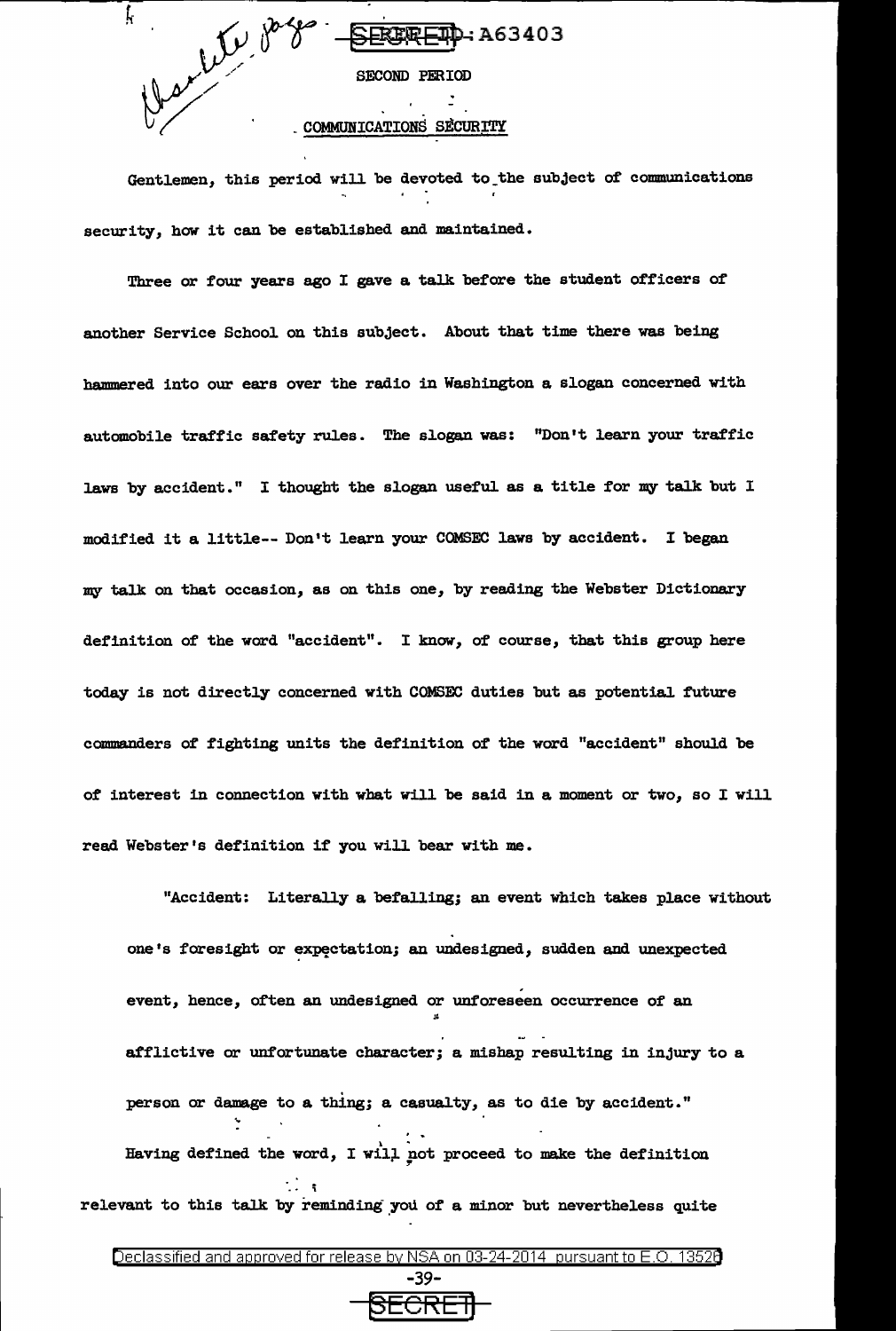would leave Buka for Balalle. They also knew what his air escort would be, and so on. You can see, therefore, that it was relatively easy to bring  $t_{\rm c}$  .  $t_{\rm c}$  .  $t_{\rm c}$ about the "accident" Yamamoto was to suffer. Our top Commander-in-Chief and his party, on the other hand, journeyed with safety because the communica- $\mathcal{F}_{\mathcal{F}_{\mathcal{F}}}$  . tions connected with his various trips were secure. The Japanese Commanderin-Chief journeyed in peril because his communications were insecure. His death was no accident in the dictionary sense of that word--it was brought about. The Yamamoto incident later gave rise to a somewhat amusing exchange of TOP SECRET telegrams between Tokyo and Washington. After the war was all over certain telegrams turned up in the Forrestal Diaries, from which I will now read (Page 86):

The formal surrender took place on the deck of the U.S.S. Missouri off' Tokyo Bay on September 2nd. The mood of sudden relief from long and breaking tension is exemplified by an amusing exchange a few days later of' urgent TOP SECREI' telegrams which Forrestal put into his diary. In the enthusiasm of victory someone let out the story of how in 1943 Admiral Yamamoto, the Japanese Naval Commander-in-Chief and architect to the Pearl Harbor attack had been intercepted and shot down in flames as a result of' the American ability to read the Japanese codes. It was the first public revelation of the work of the cryptanalytic division ahd'it brought an anguished cable from the intelligence unit already engaged at Yokohama. in the interrogation of Japanese NavaJ. officers.

 $-41-$ 

 $\mathbf{r}$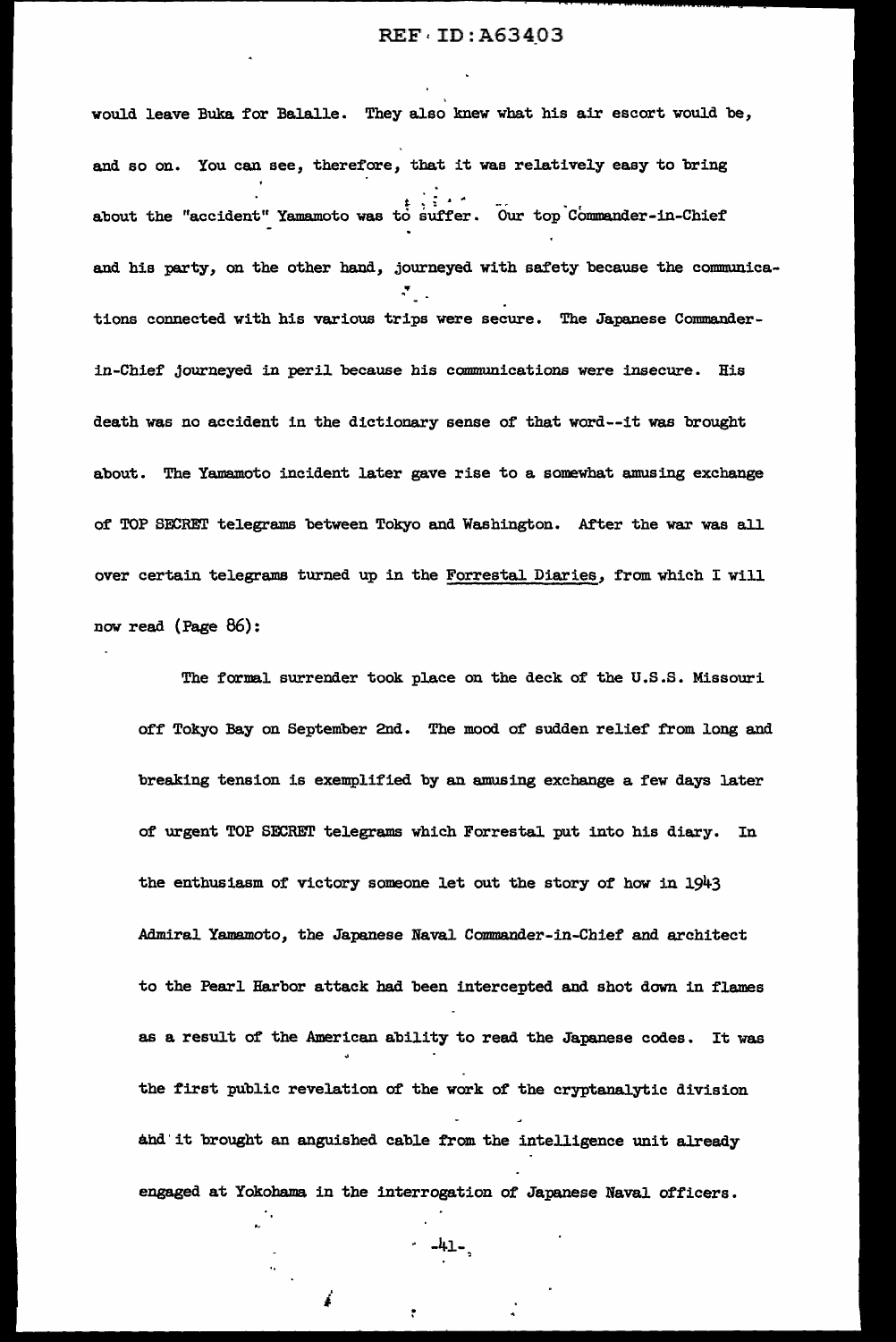amazing achievements of American intelligence, the enemy had succeeded in breaking the principal code then in use by the Japanese Navy. In this way the enemy was able to learn of our intentions almost as quickly as we had determined them ourselves."

And then in the last chapter, entitled "Analysis of the Defeat", Captain Fuchida says:

"The distinguished American Naval historian, Professor Samuel E. Morison, characterizes the victory of the United States forces at Midway as 'a victory of intelligence'. In this judgment, this author fully concurs for it is beyond the slightest possibility of doubt that the advance discovery of the Japanese plan to attack was the foremost single . and immediate cause of Japanese defeat. Viewed from the Japanese side, • this success of the enemy's intelligence translates itself into a failure on our part--a failure to take adequate precautions regarding the secrecy of our plan. Had the secret of our intent 'to invade Midway been concealed :t with the same thoroughness as the plan to attack Pearl Harbor, the outcome of this battle might well have been different."

Lest you infer that our side didn't meet with any COMSEC accidents, let me say that we bad plenty of them. These were not attributable, however, to serious weaknesses in our COMSEC devices, machines and procedures, but principally to human failure to follow the rules implicitly or to weaknesses in the COMSEC devices, machines and procedures of some of our Allies. Take for instance the heavy losses that the United States Army Air Corps sustained in

-44-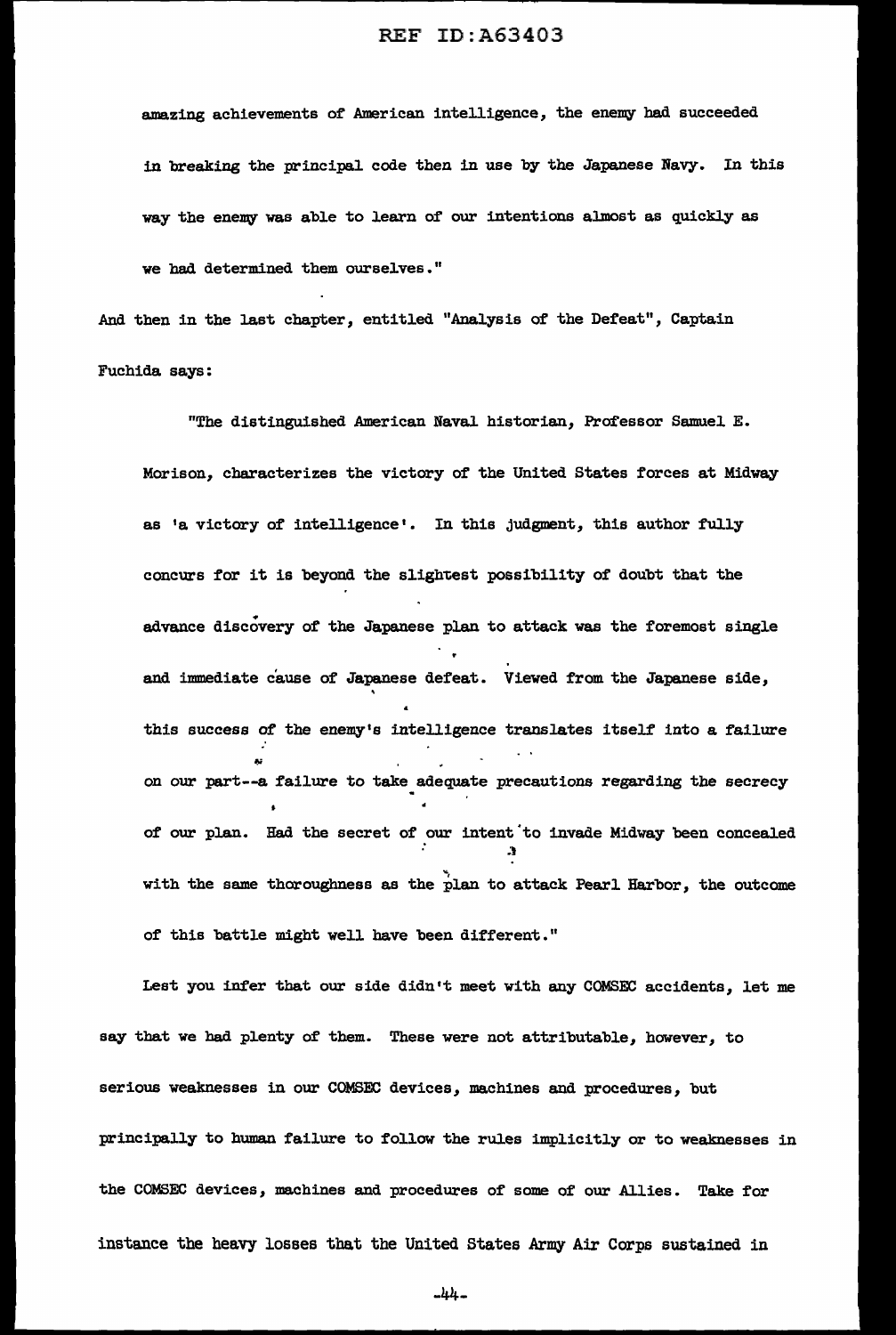their air strikes on the Ploesti oil fields in southeastern Europe. We lost several hundred big bombers within a relatively short time because of weaknesses in Russian communications, weaknesses we didn't suspect. Those big raids constituted field days for the German fighter commands, because merely by traffic analysis, and simple traffic analysis at that, they knew exactly when and where our bombers were headed. We found what the trouble was, but sad to say, it was t too late. This incident leads me to say that the COMSEC weaknesses of Allies even today lead to a rather serious illness which afflicts our high level authorities from time to time. I've given the disease a name--cryptologic schizophrenia. It develops when one is torn between an overwhelming desire to continue to read friendly traffic by cryptanalytic operations and the almost certain knowledge that the same traffic is also being read by others and should be made secure against the common enemy. What to do? Thus far, no real psychiatric or psychoanalytic cure has been found for the illness. The powers that be have decreed that the illness will be avoided by the very simple ruling that COMSEC interests will always over-ride COMINT wishes.

It is hardly necessary to tell you that with the advances made in the invention and development of all the many instrumentalities of warfare, including communication systems, the so-called "pencil-and-paper ciphers", the bandoperated small cipher devices, the codes and code systems of former days, even during and throughout the period of World War I, appeared to be and were indeed completely inadequate. Military, naval, air, and diplomatic cryptographic

-45-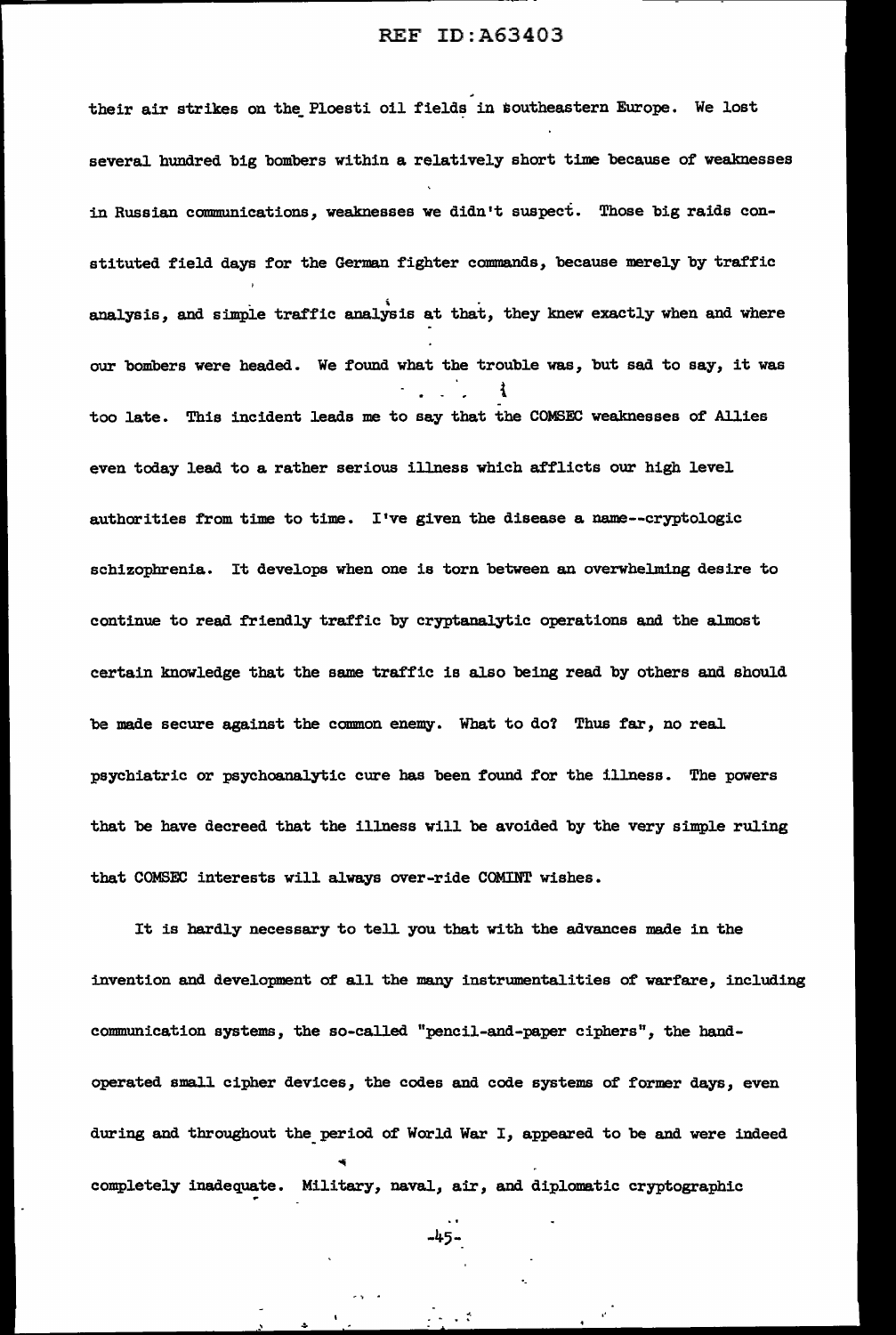communications had to be speeded up; and obviously the road along which cryptoengineering and development had to travel was that which by mechanical or electro-mechanical apparatus for crypto-communications would at least begin to approach the ever-increasing speed of electrical communications in general, including both wire and radio systems. The need to invent, develop and field test practical crypto-apparatus became obvious even before World War I had ended. It is a truism that as mechanization and automation progresses in our civilization, parallel progress has to follow in communications systems and instrumentalities. And let me remind you that the impetus for devising and developing faster means for crypto-communication came not only from the need for speedier crypto-apparatua to match the ever-increasing speed of electrical communications, but also--and perhaps more importantly--from the need for much greater security in those communications, which were now largely by radio and therefore susceptible of interception and study by the enemy.

A brief history of the invention and development of crypto-devices, crypto-machinery, and crypto-apparatus will therefore be of some interest. We will proceed now with the slides.

First, I show you the earliest cipher device known to history. This slide is a picture of the cipher disk taken from Alberti, who wrote a treatise on ciphers in Rome about  $1479$ . It is the oldest tract on cryptography that the world possesses.

The next slide shows a similar sort of wheel. which appeared many years later in Porta's book, which I showed you after the first period, recommends the use of a similar device, if you call it a device.

-46-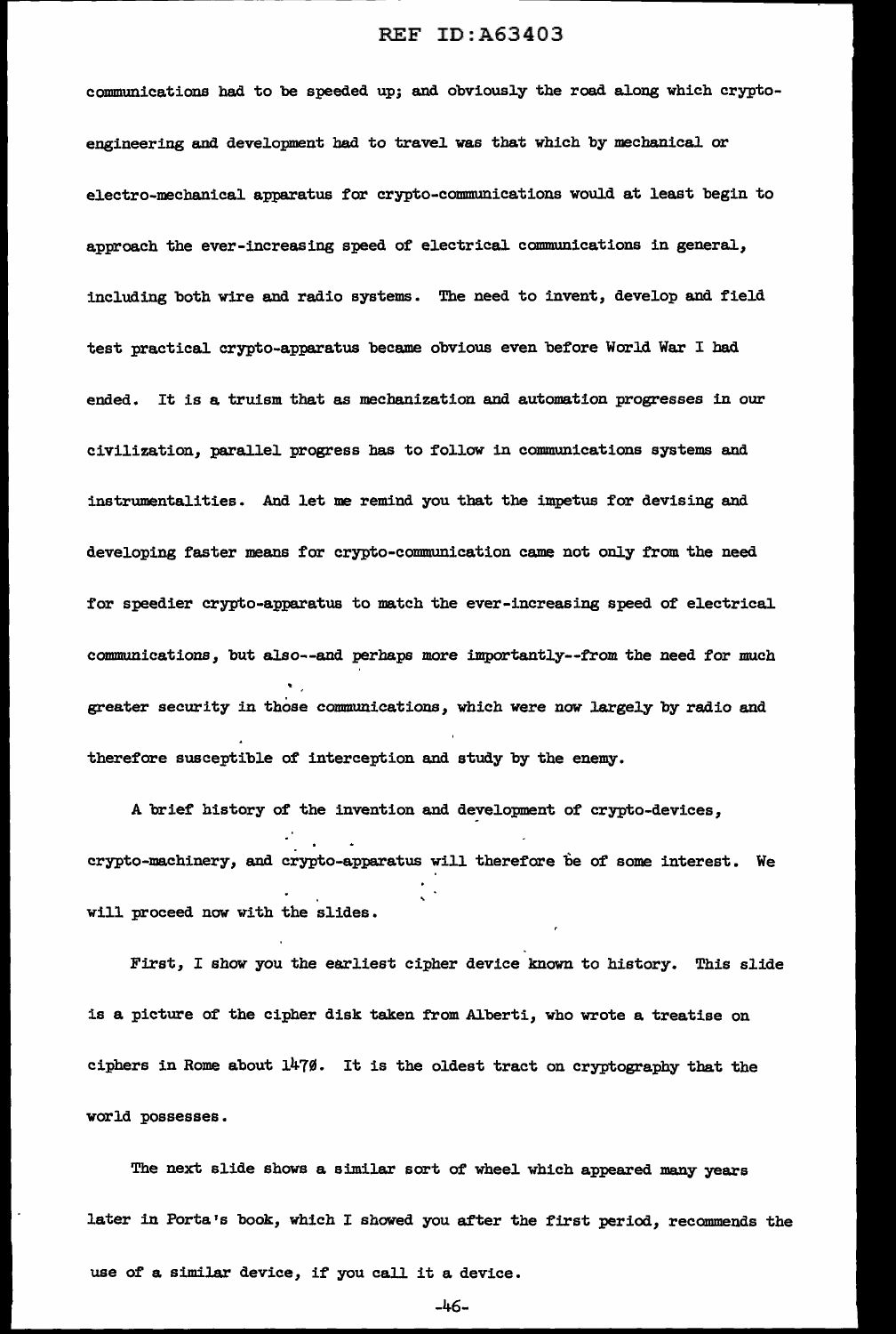The Myer disk is next, patented in November 1865 by the first Chief Signal Officer of the United States Army, and the next slide pictures the U.S. Army Cipher Disk, (1914-18), used in the period of World War I. It follows exactly the same principle that Alberti used. It seems to have taken a long time, doesn't it, for the Signal Corps to get caught up with Alberti?

Now I know it takes a long time to nurse a patent through the United States Fatent Office, but Alberti's device was finally patented in 1924. Here the device patented.

Next is a picture of the Wheatstone Cryptograph, the first real improvement on Alberti's device. I have the only copy in the United States, maybe in the world and I've brought it with me. Wheatstone interested himself in cryptography and he invented his device in the latter part of the decade  $1870$ . It is not just a simple cipher disk. Of course, as you see,it consists of the ordinary alphabet on the outside and an alphabet on the inside and the latter is a mixed sequence; but there is one additional important feature--the alphabet on the outside contains 27 places, the one on the inside, 26. There is a differential gear in the device so that as you encipher a message and turn the big or "minute" hand to the letters to the plain text, the small or "hour" band advances one step for each complete revolution of the "minute" hand, just as in a clock. At the close of this period those of you who would like to examine the device may do so.

Now in 1917, in casting about for a field cipher device for use on the Western front, our British allies resuscitated Charles Wheatstone's principle,

~ -47-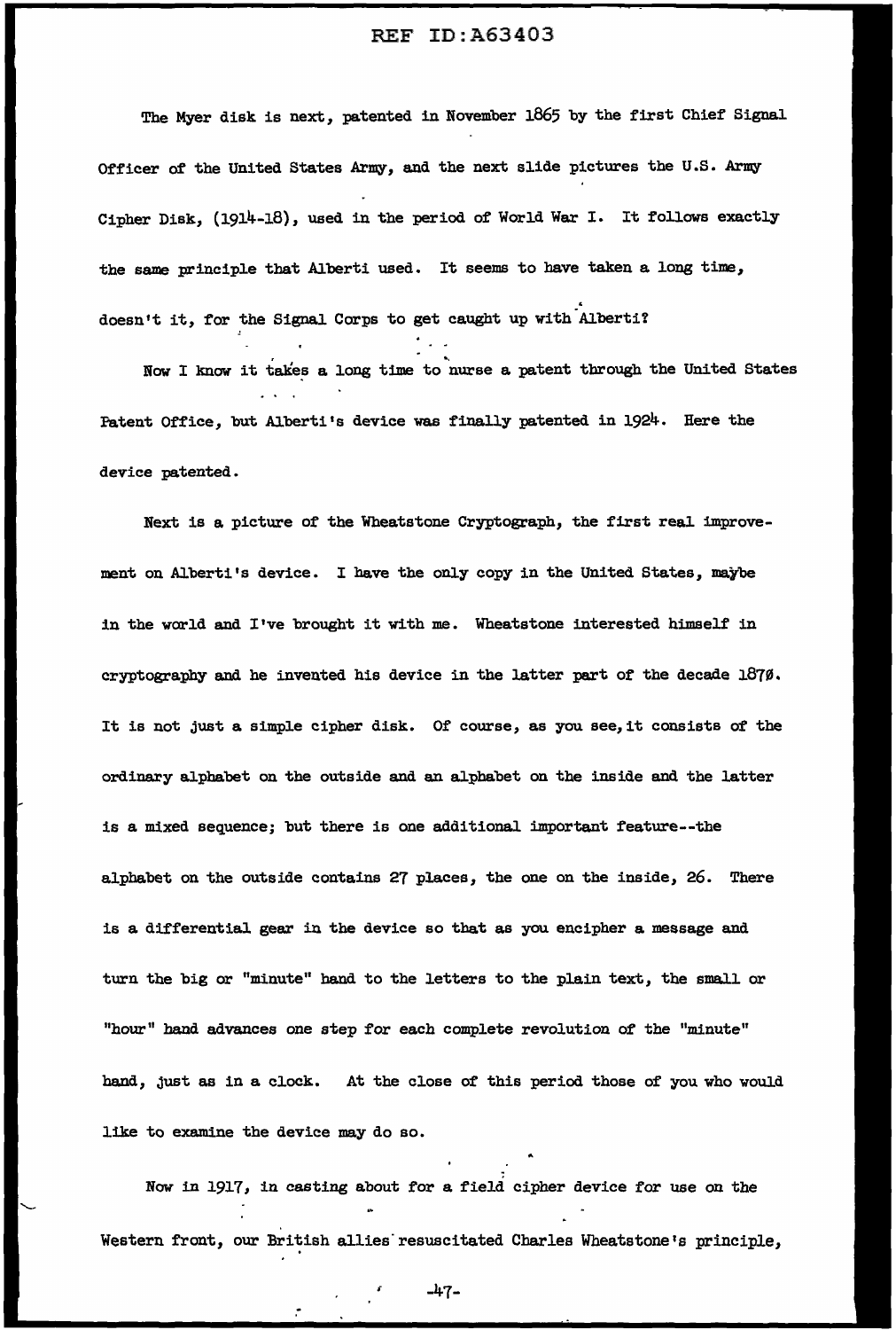embodied it in a little different mechanical form, and made thousands of them. Here is one of them and here is an American copy of the British model. It bas a 27-unit alphabet on the outside and a 26-unit one on the inside; but there is now one additional and very important feature. You will notice that both alphabets are now disarranged for mixed sequences, whereas before, in the original Wheatstone, only the inner alphabet was mixed. Now I suppose you would be interested in a story about this thing. It was decided to adopt the device for use on the Western front after it was approved by the cryptologic authorities at the GHQ's of each if the principal. allies, British, French and American. A copy of the device was then sent to Washington and the head of the American cryptologic agency in Washington approved it. At that time I was teaching school--remember that photograph I showed you of the school for instruction in cryptography and cryptanalysis? Somebody said why not send it out to Riverbank and see what they have to say. So they sent out a set of test messages and one day Colonel. Fabyan came walking into my office, handed me a piece of paper, and said: "These are in Wheatstone, I think. Solve them". I took one look and saw there were five messages, just five, and they *were* all  $\frac{1}{2}$ . very short--each had about  $35$  letters. I said, "Oh! It's silly to try this. ., I have other fish to fry." The Colonel said, looking hard at me, "Young man, on the last day of each month, you get a little green piece of paper with my name in the lower right-hand corner of it. If you would like to continue receiving those bits of paper, you'll start working on these messages right away." I said: "Yes, Sir!" Well, I started in and by means too involved at

-48-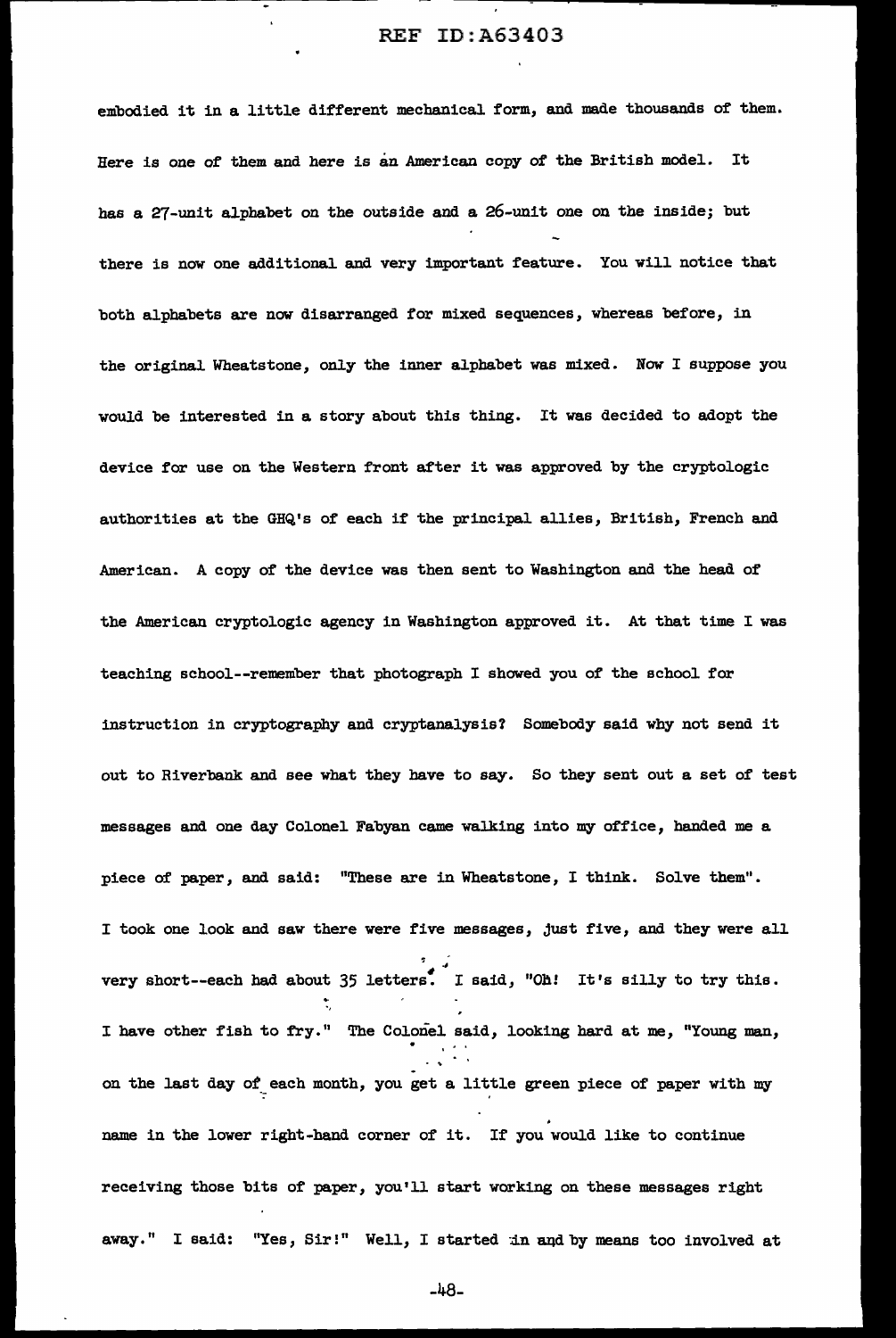the moment to tell you, I felt that the outer alphabet, in this case the mixed sequence, had been derived from a rectangle based on a keyword, and it appeared to me, from the distribution of the sequence of about half-dozen letters I'd reconstructed, that the keyword for mixing the sequence might have been the word "cipher". At that time I'd not discovered what later turned out to be an important new principle in cryptanalysis whereby having the one alphabetic sequence the other could readily be found by a process of conversion. So not having this principle I was at a loss as to what to do, except try to guess what the other alphabetic sequence might have been based upon. I sat back and thought: Now, if a chap is simple-minded enough to use as a keyword a word connected with the subject for mixing up the letters in the one alphabet, he would probably use a word associated in his mind with that word as the key for disarranging the inner alphabet. So I tried every word that was associated in my mind with the word "cipher" -- "cipher alphabet", "cipher i device", "cipher polyalphabet", and so on, one after the other. This took a little time, because with each guess I had to derive the mixed sequence and try it out on the messages. Finally, I came to the end of my rope and said <sup>~</sup>. . to the then new Mrs. Friedman: "Elizebeth, I want you to stop what you are doing and do something for me. Now make yourself comfortable," --whereupon she took out her lipstick and made a few passes with it. I said: "Now I'm going to say a word to you and I want you to come back with the very first word that comes to your mind. Are you ready?" She said: "Yes". I said:

-49\_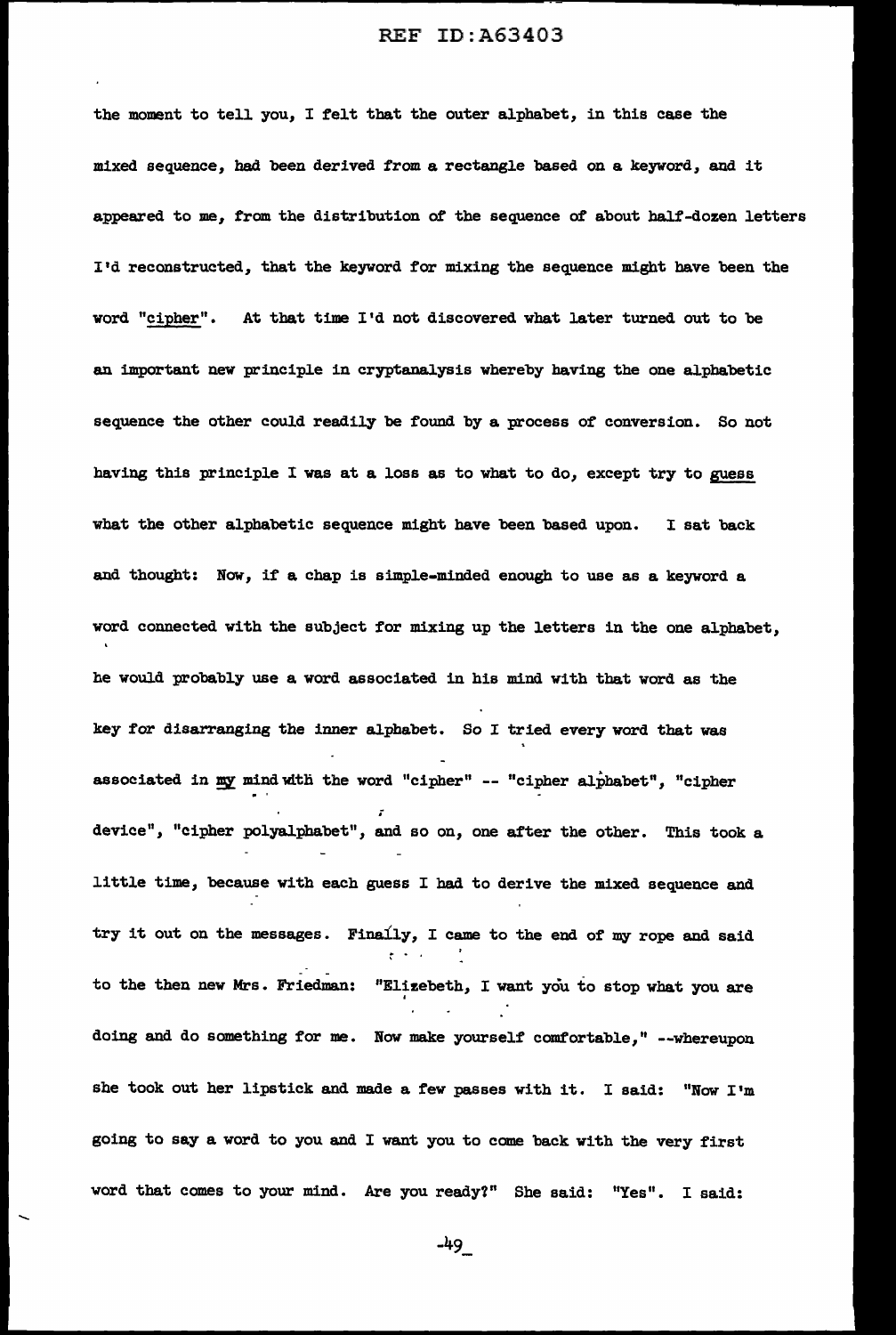"Cipher", she said: "Machine". Machine was the word. You see my male mind didn't regard this thing as a machine at all; but the female mind is, as you know, a thing apart. Well, the messages were deciphered in a hurry by me. The first message, by the way, read: "This cipher is absolutely indecipherable." We sent the solution to Washington, where on arrival. there was a to-do; there was also a to-do in Europe. I wrote up the solution and Colonel Fabyan sent it to Washington so that when I got to GHQ, three or four months later, I wasn't very popular with our British friends, because a mere amateur had found something their experts had over1ooked. Moreover, what was worse, they had to withdraw the device from users, and thousands of' them had been issued.

Now I show you a poor picture of a very similar device, bearing on its face the engraved date 1817. It was invented by a Decius Wadsworth, at that time the Chief Ordnance Officer of the United States Army. The device itself is still in operative condition and is housed in the museum of a little hamlet in Connecticut. I borrowed it for a short time from the curator and unfortunately - i .. didn't have a good picture made. Decius Wadsworth anticipated Sir Charles Wheatstone's invention by a good many years.

Next comes the cipher cylinder. A French Army reserve officer, Commandant Bazeries tried to interest the French Army in a device which he called the "Cryptographe Cylindrique", or cylindrical cipher. His device consisted of a series of' disks with a central hole so that they can be mounted upon the sbaf't; each disk bears an alphabet (of 25 letters in this case) in disarranged

-50-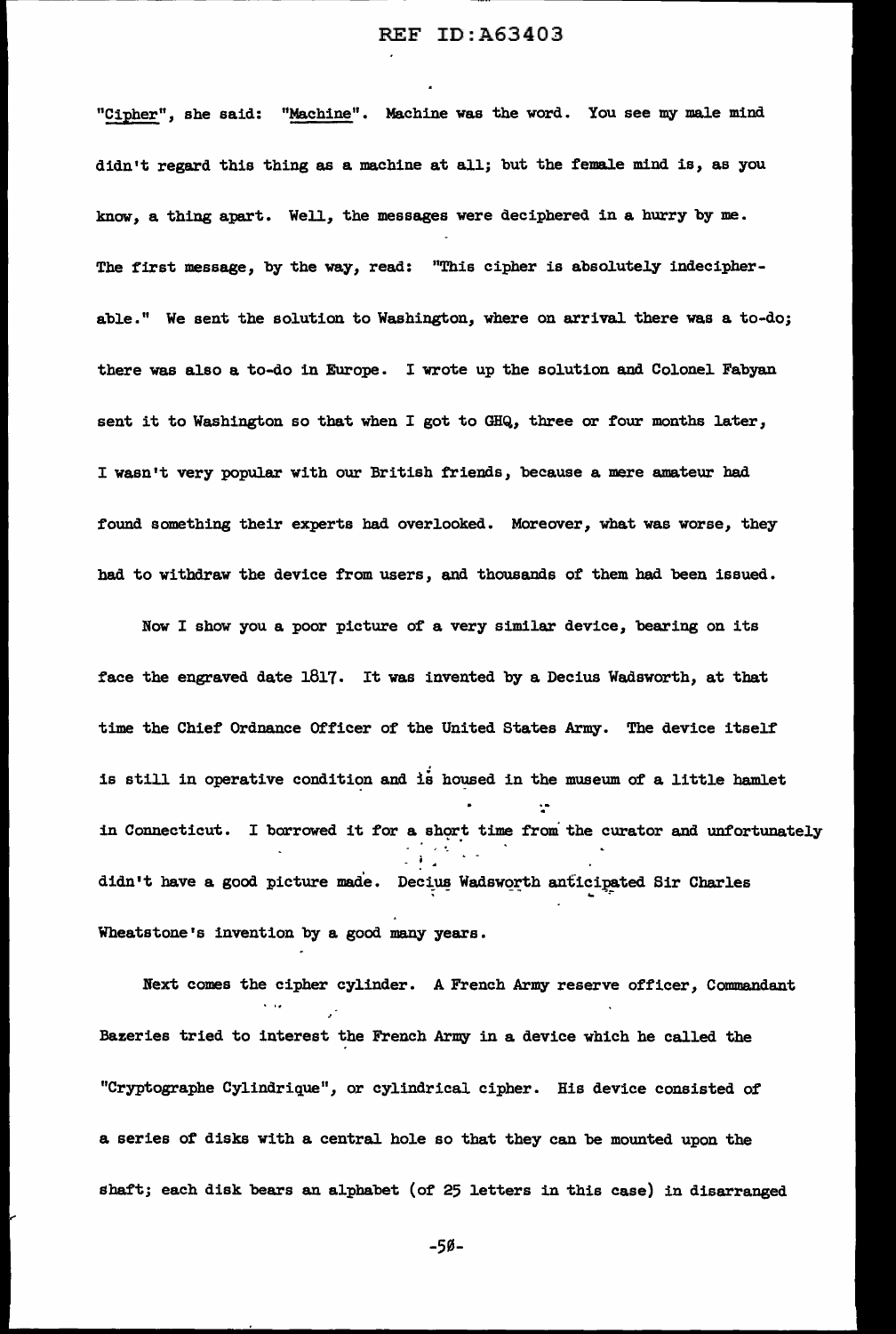device; here is the second page. You see his calculations, giving you at the bottom the number of permutations that bis particular device affords--a whale of a large number because Jefferson proposed a set of 36 disks. *r*  .

In studying the degree of security provided by the M-94 I soon came to the conclusion that security would be much increased by the use of variable or changeable alphabets so I bad a gadget built on which we could mount slips of paper and fasten them and then change the alphabet as often as was felt necessary. That was the beginning of our variant forms of the strip cipher devices used by the Armed Forces, and later by the State Department and the Treasury Department. Here's the original version of the strip cipher device that used changeable alphabets. Both the Army and the Navy cryptographic divisions proceeded to improve on the system, both as to the form of the device itself as well as the ways of making the strips in quantity. Here is a picture of the final Army type of strip cipher device. You see the channels in which the alphabet strips were inserted according to the daily key, and according to the particular crypto-net to which your command belonged. I mean by this that not all the traffic would be in the same set-up of strips or even used the same strips. The idea was to cut down the amount of interceptible traffic in the same key.

Next we come to a machine called the Kryha, invented by a German, in about the year 1925. The Kryha was the last word in the way of mechanical cryptographs at the time, and Mr. Kryha tried to interest various governments in his machine. I think I should explain it for those who have never seen it.

-53-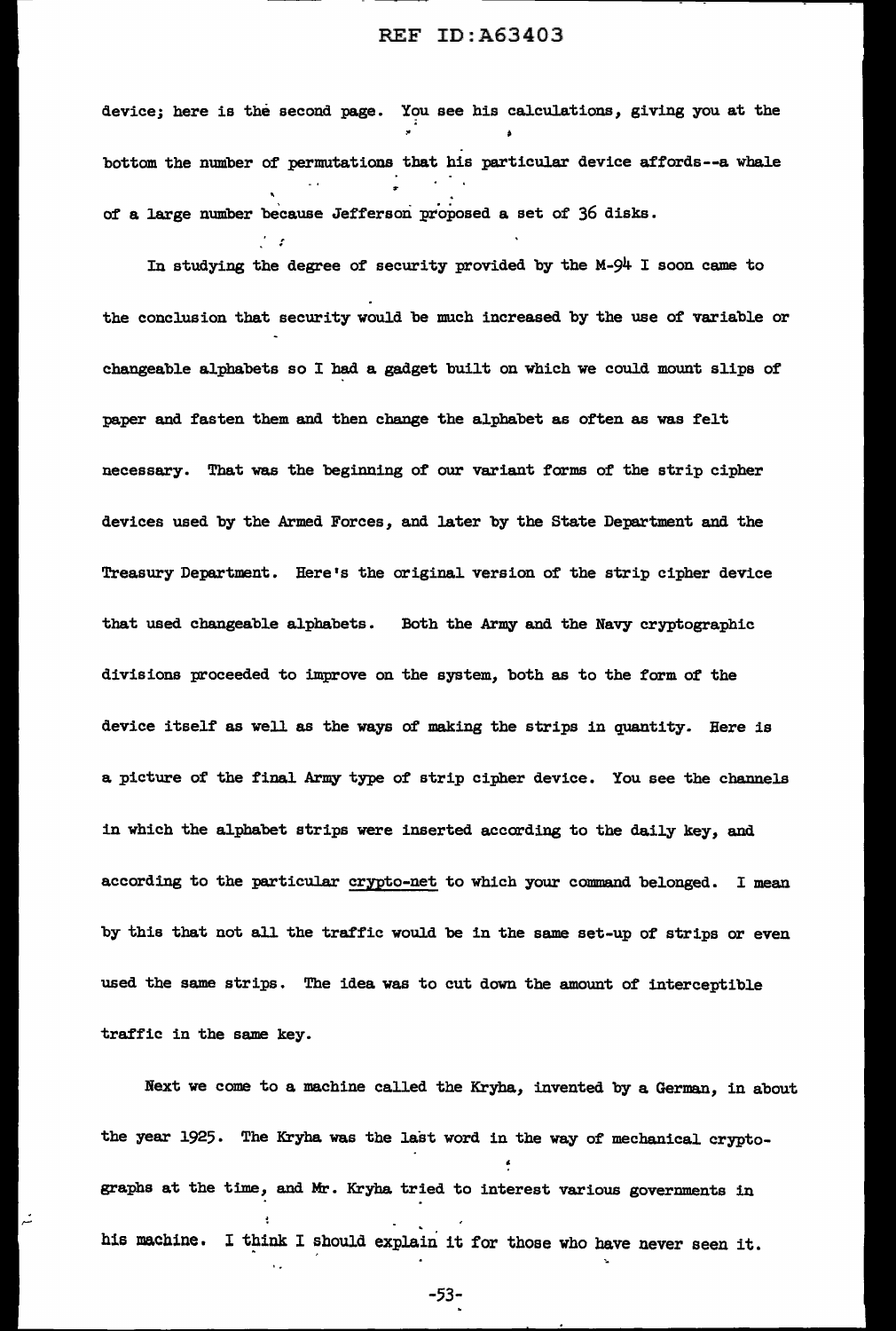When there are several messages in depth the solution becomes even for it.

easier. And the bad part about this from the standpoint of COMSEC is that with a politica by depth the recovery of the key--the whole setting of the machine--

is not at all difficult. Then, of course, the solution of all other messages

andiphered by the same arrangement of keying elements is an easy matter.  $\mathbf{r}$  $\mathcal{L}^{\text{max}}_{\text{max}}$ 

The cipher machine now used by the Marine Corps is a double M-299 machine

and it is an improvement security-wise over the single M-299, but I'm sorry 化化学基础 计字符  $2x + 1$  $\omega \rightarrow \omega$  . ू<br>पुरुष अपू

to pay that it too has the same weakness of an easy solution when two or more

messages are in depth.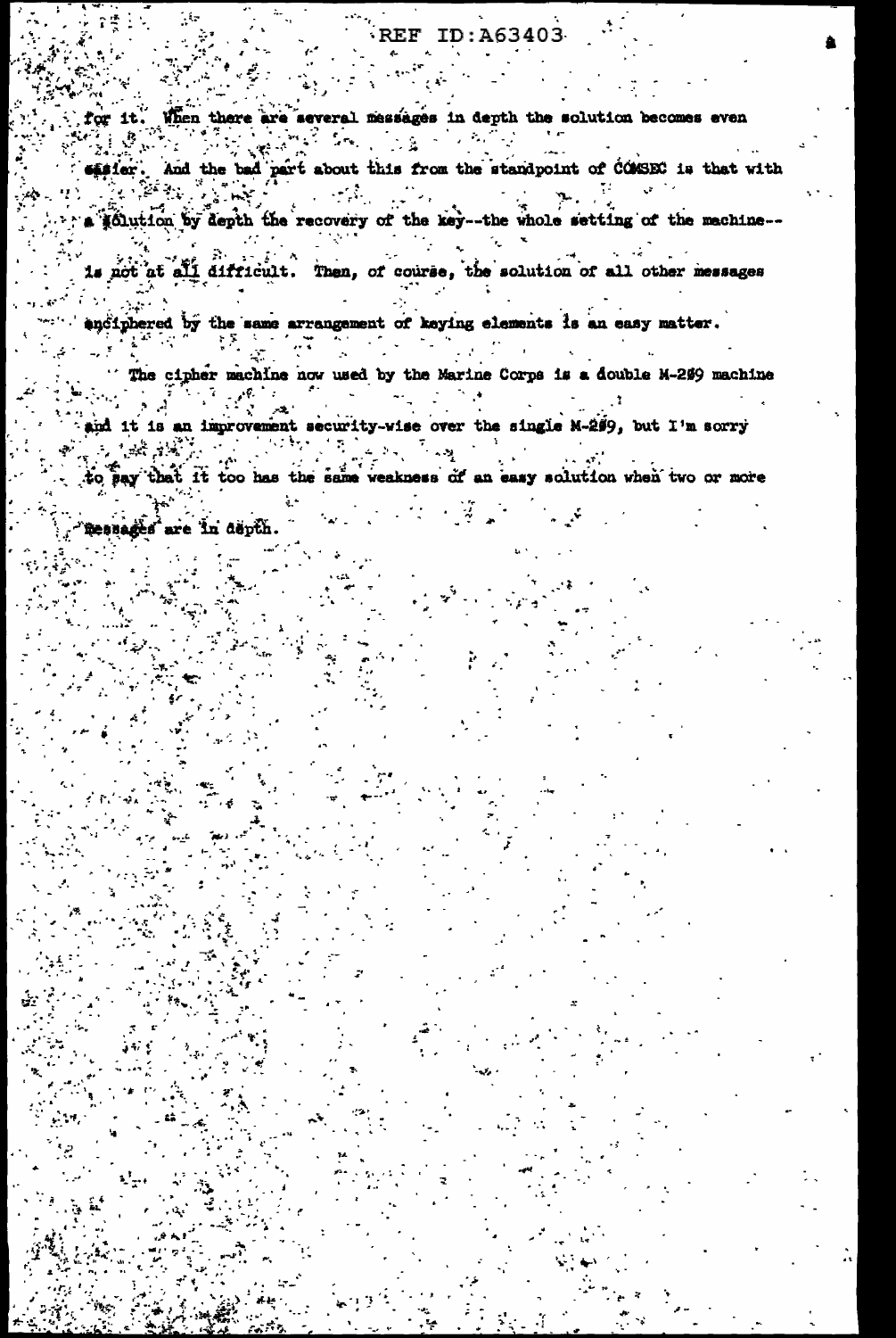for it. When there are several messages in depth the solution becomes even easier. And the bad part about this from the standpoint of COMSEC is that with a solution by depth the recovery of the key--the whole setting of the machine- is not at all difficult. Then, of course, the solution of all other messages enciphered by the same arrangement of keying elements is an easy matter.

The cipher machine now used by the Marine Corps is a double M-209 machine  $\mathbf{r}$ and it is  $\phi$  improvement security wise over the single M-200, but I'm sorry to say that it too has the same weakness of an easy solution when two or more messages are in depth.

... • "'° I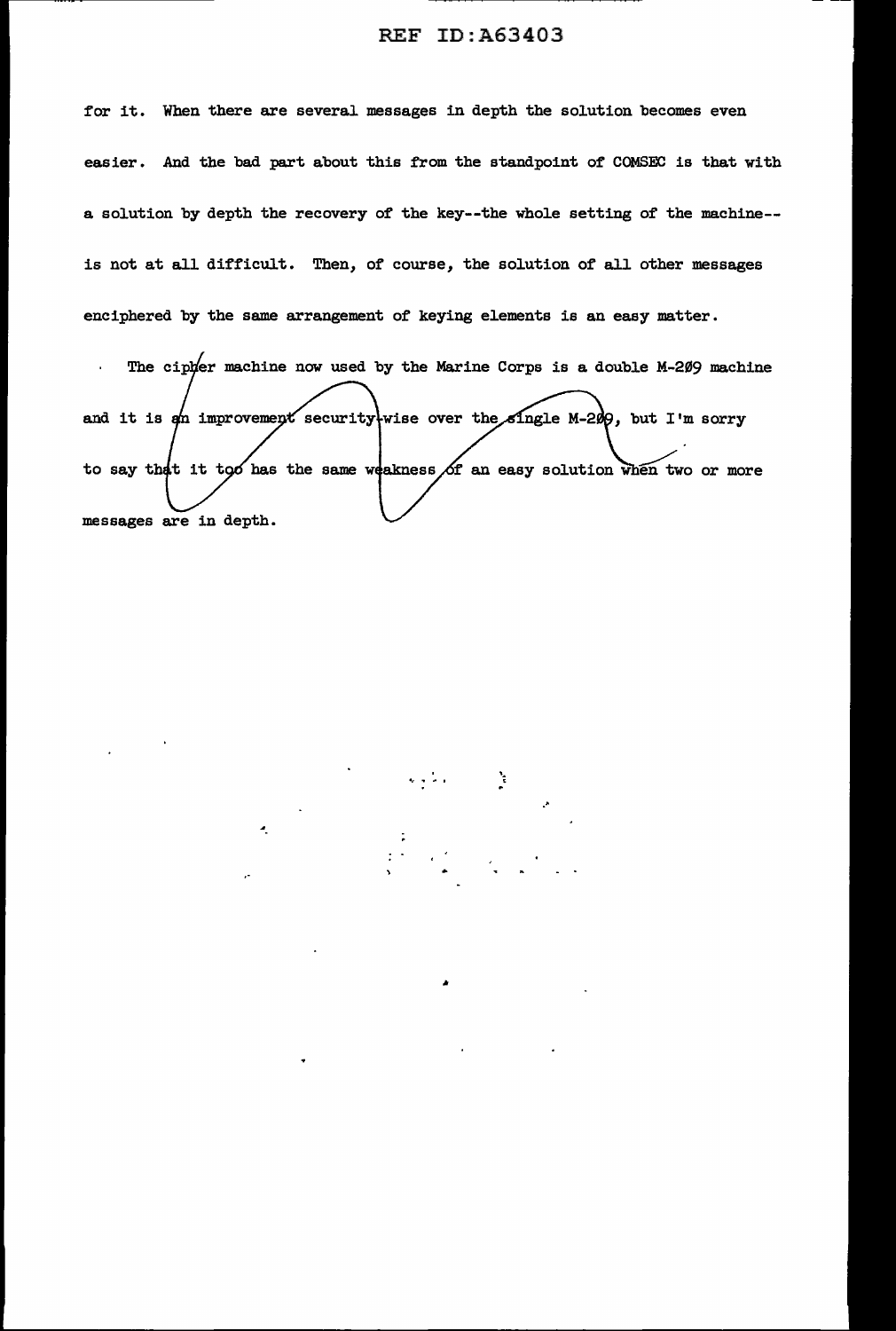was being built until the final model was completed and ready to be delivered to us. After a quick look I asked the Chief' of the Division to put up some messages for us himself, so that there would be no question as to whether I or some of my assistants had gotten any illegitimate help. Well, he enciphered a few messages and I brought him back the answer to the first one in 2 $\emptyset$  minutes, and the answer to the rest of them in 35 minutes. The whole development represented a loss of time and energy and moreover, it wasted what little money we had for such business. I almost forgot to tell you. This was very amusing. When we finally went to pick up the machine, I talked to Colonel So and So, who told me with some pride that his machine was all mechanical. and that there was nothing in the way of an electrical machine or operation that you couldn't do mechanically. I asked: "Colonel, can you light a room mechanically?" To which he replied: "You've said enough--get out., That's the machine, take it with r • ... you." The power source, which in the model was laughable, he planned to ! motorize. But I do not regret to say that the crypto-principle was very faulty--it didn't take very much time as I indicated to read the messages--and the laboratories development came to an ignominious end. But I'm glad to say that was an unusual. Colonel; those who came later were much more inclined to take advice from persons experienced in the field of cryptology.

Now we come to a development which is of deep interest to us. Here's a picture of a gentleman named Boris C. W. Hagelin, a Swedish engineer, who was responsible for the invention and development of one of the machines that we used

 $\ddotsc$ 

-56-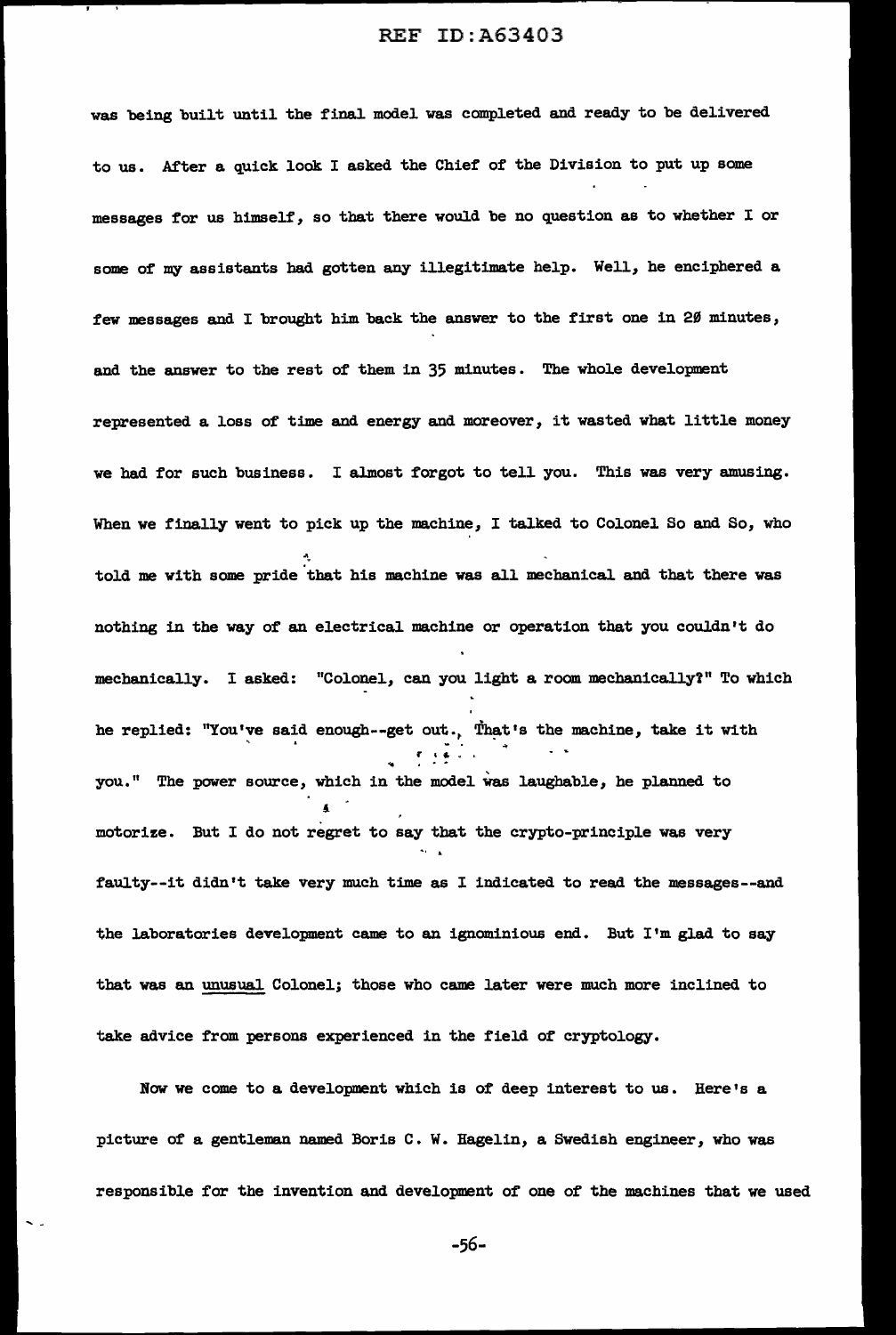in World War II in great quantities. Mr. Hagelin and I became very good friends after the war. I was opposed to taking on Hagelin's device in 1940-41 for reasons that will presently become clear. It wasn't a case of NIH--"not invented here"; but the decision to have them made for and used by the United States Army was a decision on a level higher than my own, and I simply accepted .. it. It turned out, I think, that my superiors were right, for we at least had something, whereas if they'd listened to me we wouldn't have.

Now just a bit about Mr. Hagelin. He did what I best describe as a hysteron-proteron. That's a four-bit word, not four bit in the sense that you use it for digital computers but in the everyday sense; it's a four-bit word from the Greek meaning to do a thing "ass-backwards". I mean that usually you go into cryptographic work and then you have a nervous breakdown. He did it the other way. He had a nervous breakdown and while he was recovering he invented this machine--and he made several million U.S. dollars. That's why I say he did a hysteron-proteron.

Here's a picture of Hagelin's very first machine and I've brought his very first model, in fact, number one, a present from Mr. Hagelin to me for my museum and, when I've passed on, for the museum of the United States on Constitution Avenue in Washington. It's a very interesting device. From that prototype we built in America for World War II this six-wheel Hagelin machine with American inch-specifications and with American tools rather than European millimeter specifications and tools, the astonishing number of over one hundred and ten thousand of these machines. They were manufactured by the

-57-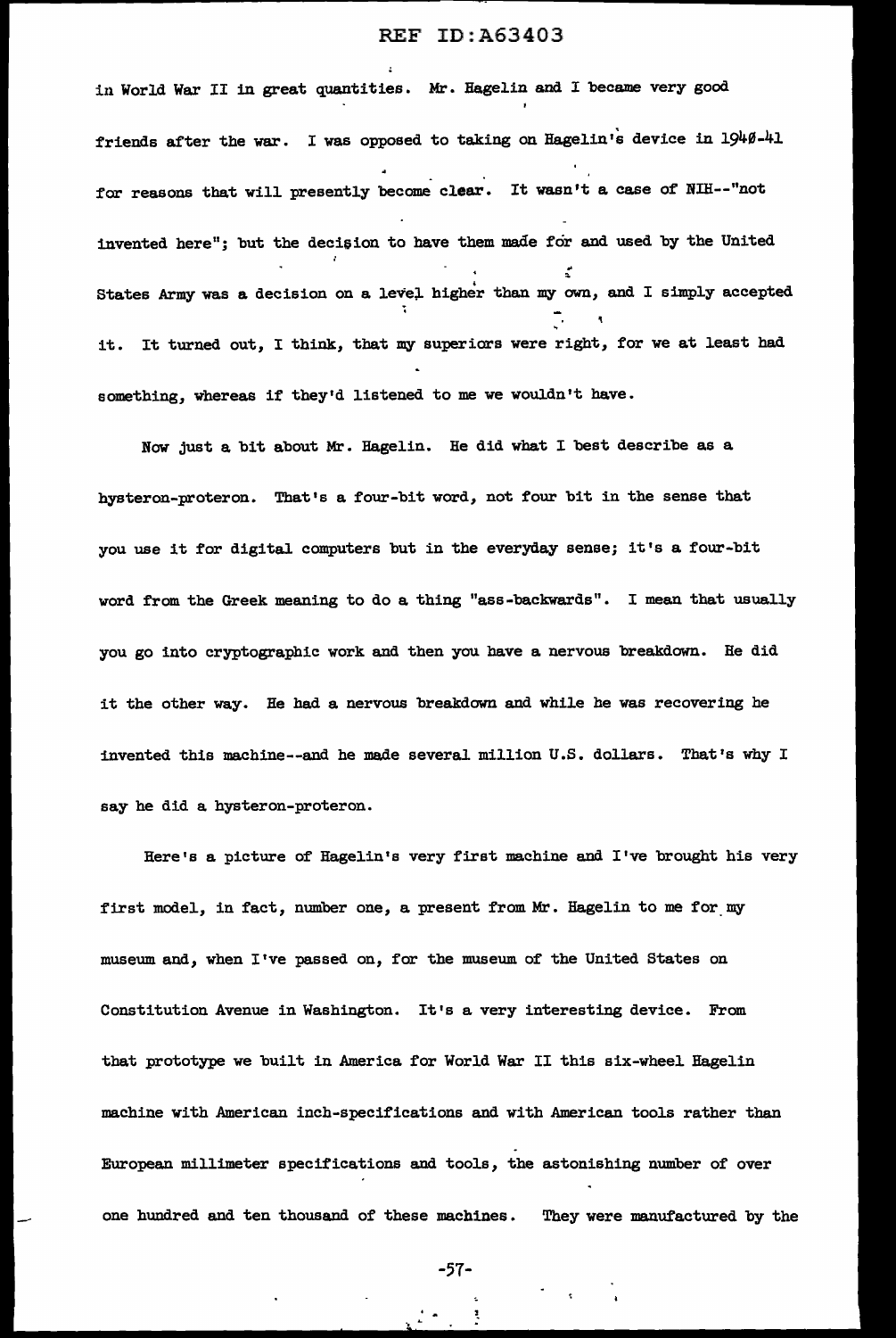# ID:A63403 <del>peore ll</del>

Smith-Corona Typewriter Company, in Groton, New York, and are undoubtedly known to many of you as Converter M-209. But the M-209 had a serious, a very serious weakness, you know; among other things it had no printing mechanism; but I'm not really concerned with that. I'm concerned with its cryptographic deficiences, about which I'll tell you presently. This is a picture of one of the Hagelin machines as modified by some of our GI's in Italy. You know how resourceful GI's can be; they scrounged parts here and there and they improved their machine to make it a printing model. See, here is the keyboard, and here's the printing mechanism. Inside the cover is a cartoon of a couple of  $GI$ 's getting ready to test a home-made still for the production of you-know-what. The caption at the bottom of the cartoon says: "Yes, but will the God damned thing work?"

Now, Mr. Hagelin proceeded to improve his machine and this is a side view of one of his latest models--the CX-52. It prints not only the plain text but also the cipher text. It has a ciphering mechanism that represents a very great ~ advance. Now the wheels, instead of being permanently fixed upon the shaft,

<u>ezaxbexxezxxaagedxiaxf20xdiffereatxwaysyxaadxaxexdenmuatabte</u> are demountable and can be rearranged in 720 different ways. The stepping

motion for these wheels is complicated and as of this moment we do not know

of all, I will show you how a message which has been enciphered by an intelligible

EO 3.3 ( h) ( 2)<br>PL 86.36/50.1190.3695 - 58-PL 86-36/50 USC 3605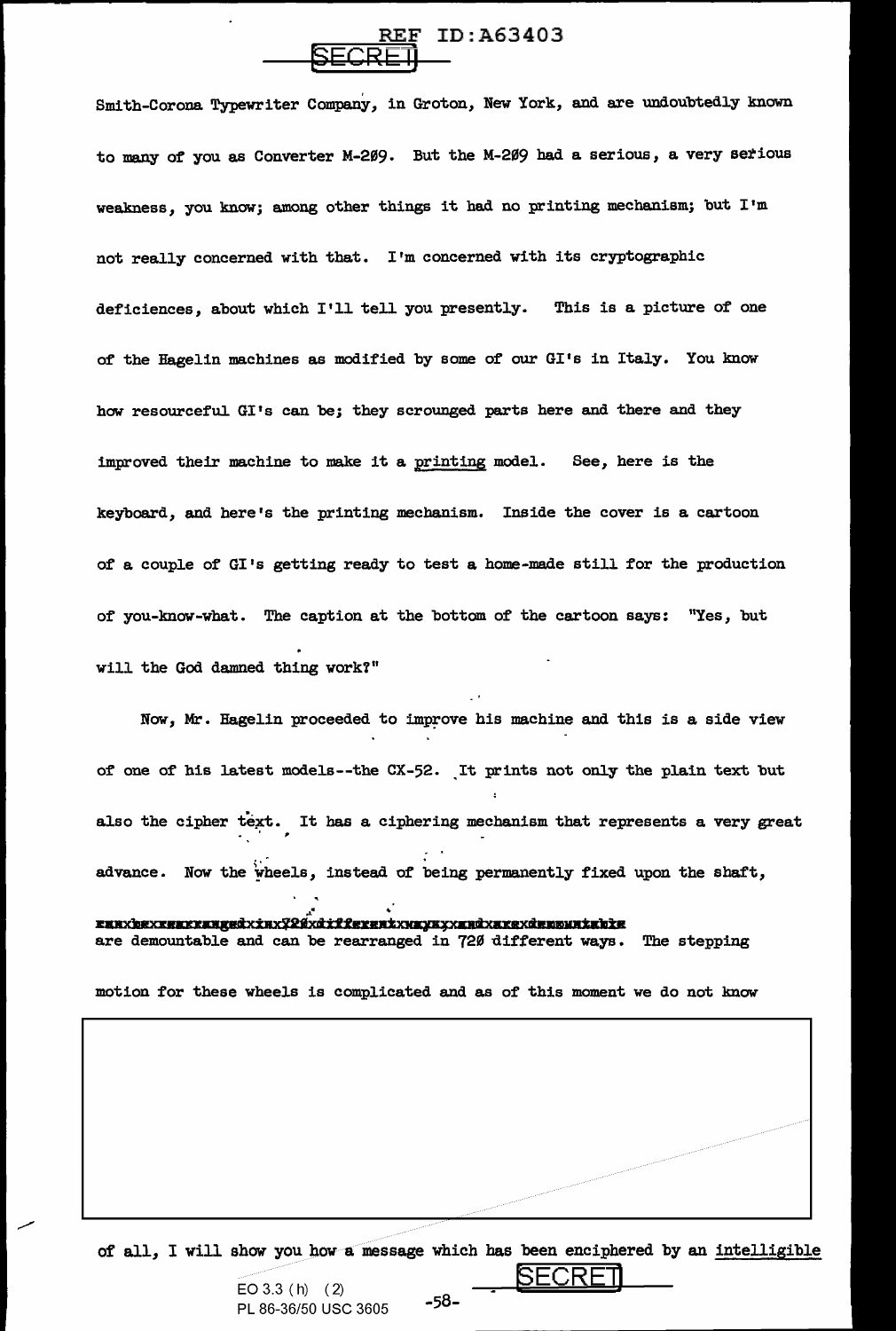**REFEERE68403**  $3.3(h) (2)$ 86-36/50 USC 3605  $\ddot{\phantom{1}}$ :-59-  $\tilde{\boldsymbol{\cdot} }$ **f\$ECREl]** 

 $\overline{\phantom{a}}$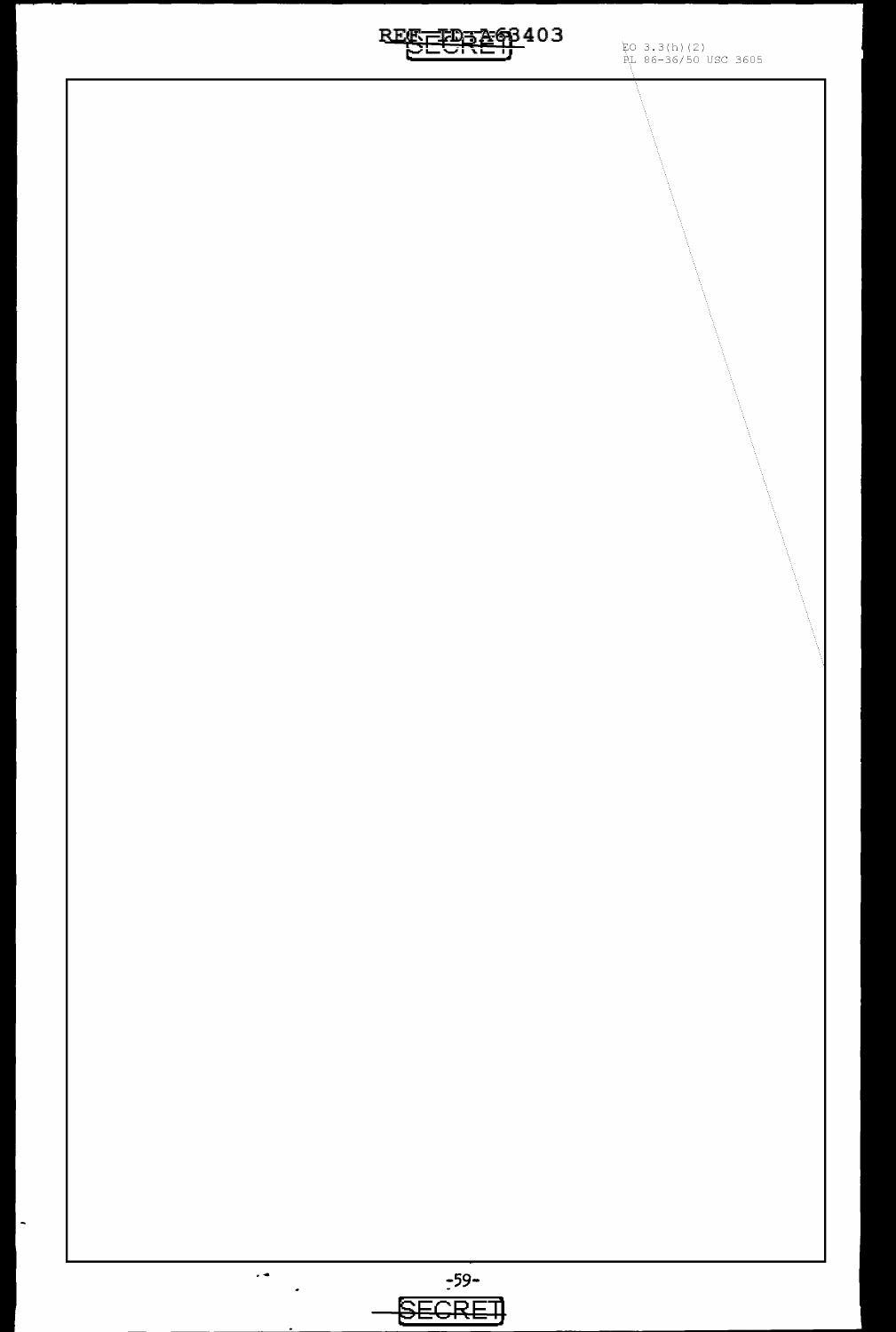# ~R-gqA63403

It will take about a dozen or more messages

in this case, and it won't be a particularly easy job at that.  $EO\ 3.3(h)(2)$ PL 86-36/50 USC 3605

We are going to proceed with a quick review of the development of what we

call electrical rotor machines. The first one I show--a product of the company which was headed by Mr. Hagelin when his father bought out a Swedish cryptograph company in Stockholm--was not a real rotor device of the type we know today but I don't want to go into details. I merely want to show the device. The device is now connected with an electric typewriter, so that instead of writing down letters one by one you can make with speed a printed record. Up to that time devices of this sort were only of the indicator-type of machine. You press a key and the light would light, you would have to write down the letter flashed on the light bank and wheels would step.

The next slide shows a better picture of this machine controlling a Remington electric typewriter. The next step, of course, was made by Mr. Hagelin '· when he made the printing mechanism an integral part of the machine itself. Here is the keyboard, the printing mechanism, in here, and now the whole assembly is very much smaller and more compact.

Now I show a German machine known as the Engima, a commercial model, invented and put on the market in about 1923-24. It comprised a keyboard, a light bank,

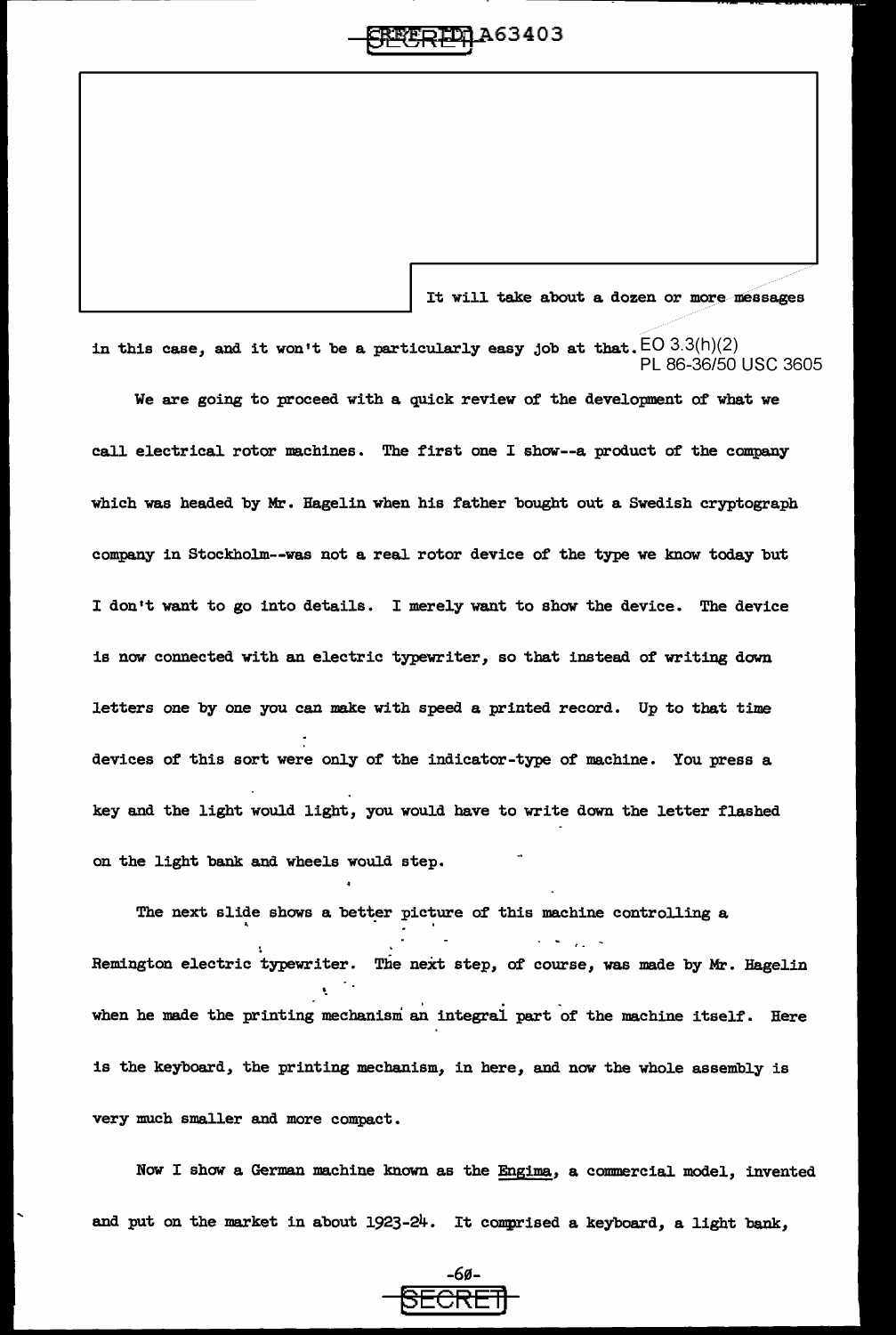a set of electric wheels called rotors. In this case the enciphering-deciphering circuitry is more complicated; it goes from a key of the keyboard, and through these rotors and back through them, to a bank of lights whereon it lights a lamp. This reversing wheel is a very important feature of this machine. Now everytime you press a key, one of these rotors steps forward and the stepping of the rotors is such that the machine had a very short cycle as such things go, about  $26<sup>3</sup>$ ; it was a little less than that on account of certain factors into which it isn't necessary to go. Now, I'm not going to take the various developments of that machine through World War II. At the moment, I want to go directly to the American developments in these rotor machines. For this purpose I show a picture of a man named Edward H. Hebern, a Californian, who independently, I think, thought of rotor machines. I asked Mr. Hebern one day how he happened to get started on such work and he said, "well, you see I was in jail"; I said: "In jail, what for?" He said, "Horse thievery." I asked him: "Were you guilty?", whereupon he said: "The jury thought so." It was while he was in jail, then, that Mr. Hebern conceived the idea of a cipher machine. Here is his very first model, built presumably after he got out of jail. It has a keyboard, a left-hand stator, that is, a ring of' 26 stationery 26 contacts, arranged in a circular fashion; a rotor of 26-points, and an exit stator of 26 contacts on this side. You press a key and a lamp lights. Just one rotor was in his first model, which he built in 1922 or 1923 for the Klu Klux Klan. Here is the first printing model made by Mr. Hebern--still a one-wheel or one-rotor machine--with a keyboard and now an electric typewriter connected

-61-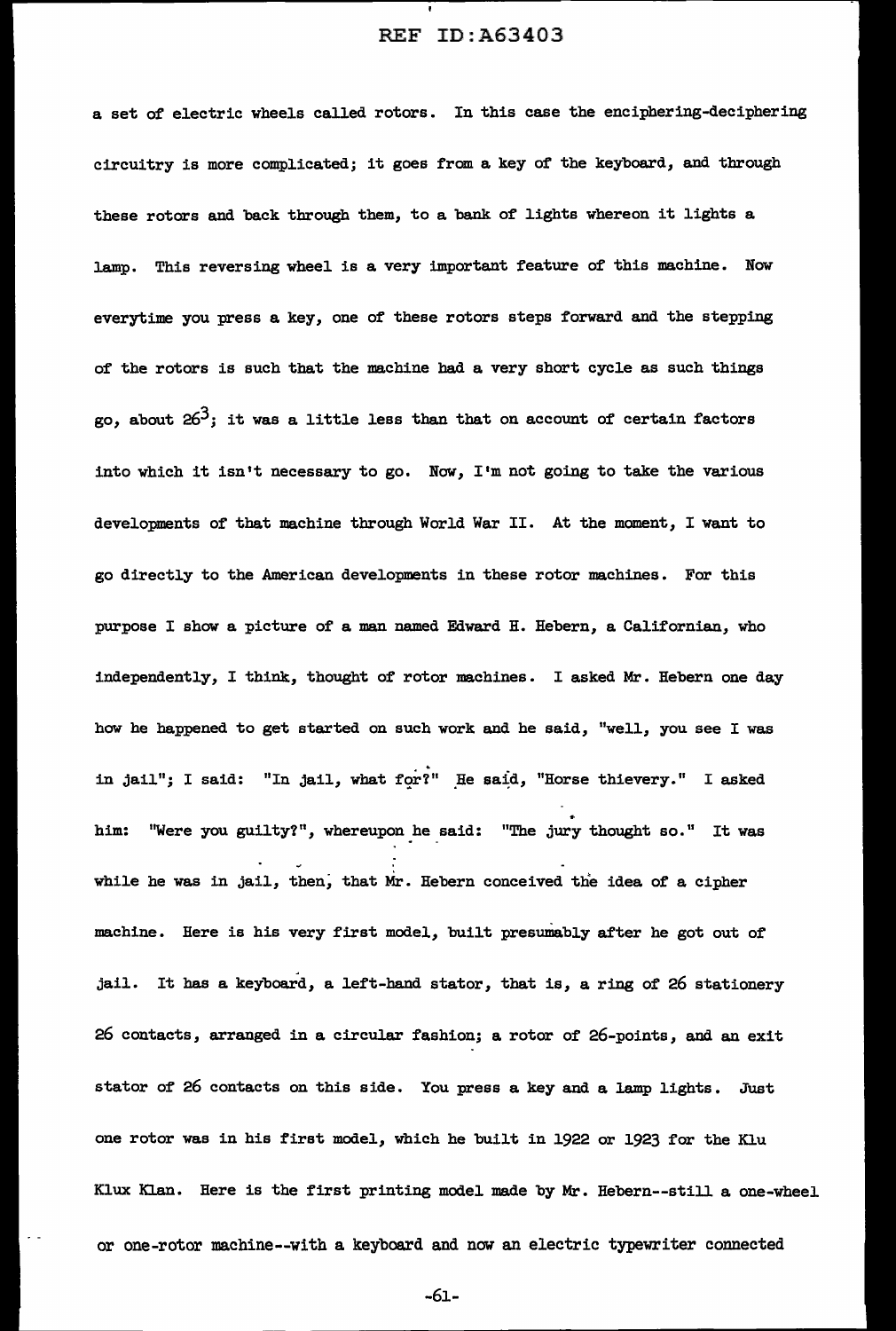thereto. I have among my treasures in my library a brochure which went with this thing and it's a very curious document. Now, one interesting thing about Mr. Hebern's rotors is worth noting. He didn't have absolutely fixed wiring-these are detachable wires, and this next slide shows 13 leads on one side and 13 on the other, showing that he conceived at an early date the idea of variable connections for rotors. This is an extremely important feature of any kind of a rotor machine. This shows his next step. Now we have three rotors in cascade. This, too, was a very important step--the cascading effect was a great advance in connection with rotors. Here I show his next development--a  $5$ -rotor machine. Here are the rotors removed from the machine to show you what they look like. They were still variable--you could take wires and rearrange them; there was a keyboard and still a light bank. There is an interesting story connected with that model. The Navy Department was very much interested in cipher machines for these were things they absolutely had to have for speedier communications from Washington to the Fleet Commanders and, of course, for intra-fleet communications. The Navy was very anxious to have a suitable machine and the Hebern machine seemed like a good bet. This was the machine they thought they would like to buy. They got an appropriation for the purpose, a large sum of money for those days,  $$75,999$ , and they proceeded then to negotiate with Mr. Hebern. At that time, in the code and cipher section, there was a cryptanalyst of parts, who happened to be a lady, and she was quite able. She was the one who got Mr. Hebern ready to move from a three-wheel to a five-wheel machine; and when he finished the development of the latter and he seemed to be on the

;. -62-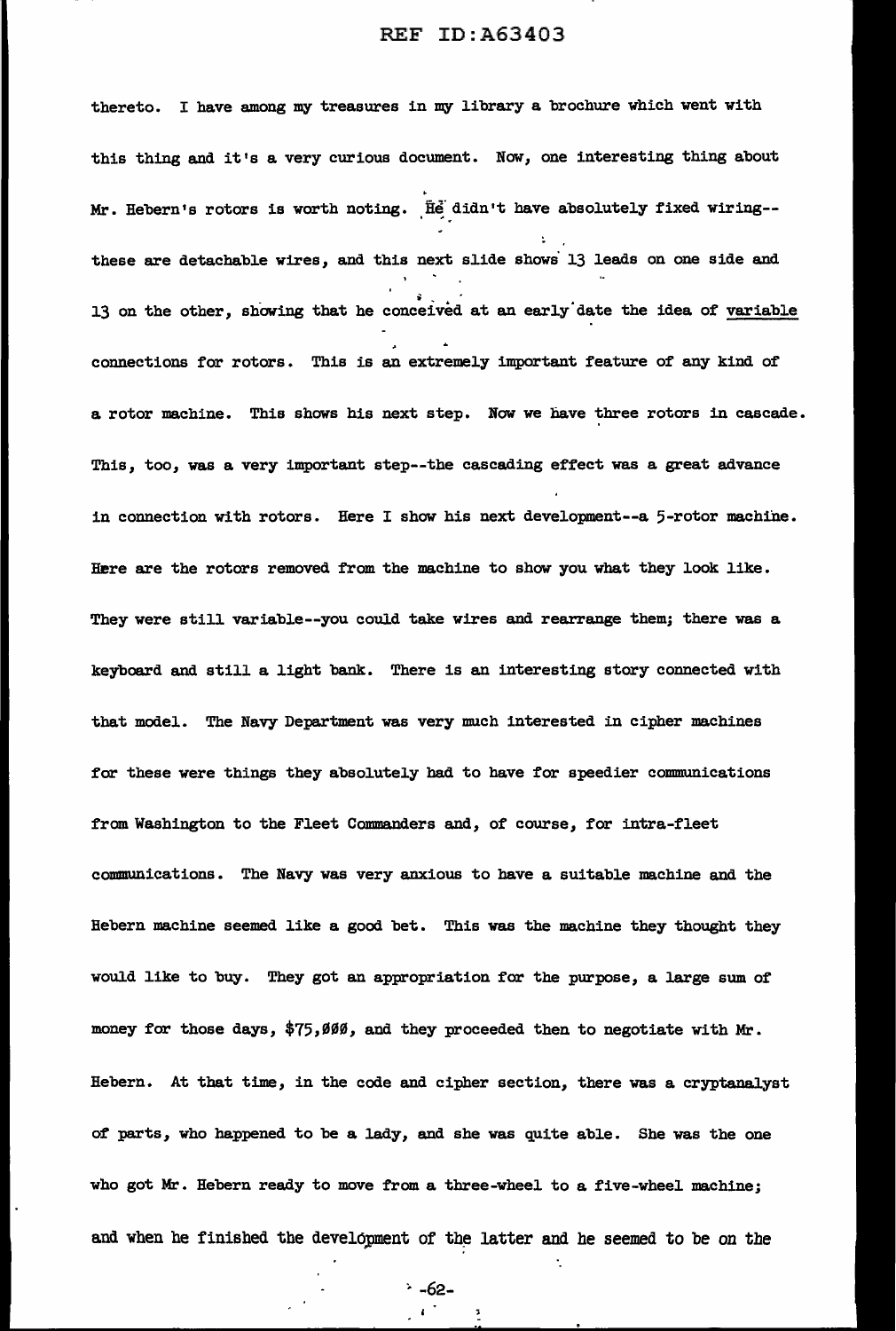point of getting a good-sized order from the Navy Department, he offered and she accepted an attractive offer to come and join the Rebern firm in California. I apologize for introducing the first person singular so much, but the fact is that I became interested in this machine as a result of a personal inquiry from the President of the Naval Board that had been assigned to study the machine and I persuaded the War Department to purchase one of them from Mr. Hebern. I sat and studied it for some weeks--three or four weeks. The whole of my outfit consisted of myself and a World.War I veteran, an ex-prize fighter, with crossed-eyes and cauliflower ears; the only thing he could do was to type, and I may say that he could copy from draft letters or cipher text with absolute accuracy, but that's all he could do. The rest of it was up to me. As I say, 6 I studied the Bebern machine until an idea for a solution came to me, whereupon I went over to the Navy Section, which was then in charge of a Lt. Struble, who now is Vice Admiral Struble, Retired, with an enviable service record. I said to Struble, "Lieutenant, I don't think that machine is quite as safe as you think it is." He said: "Oh, you're crazy!" I said: "Does this mean that you challenge me?" whereupon he said, "Yes." So I said: "I accept." He asked: ''Well, what do you want in the way of messages'?" And I said: "How about ten messages put up on your machine?" He gave me the ten messages and with some typing help from that ex-prize fighter I worked on them until I got to a place one day, at the close of business, when I had reduced the text of one of the messages to monoalphabetic terms. By this I mean that I'd reduced it to its simplest terms: I knew that in the first line of the text of that message the

-63-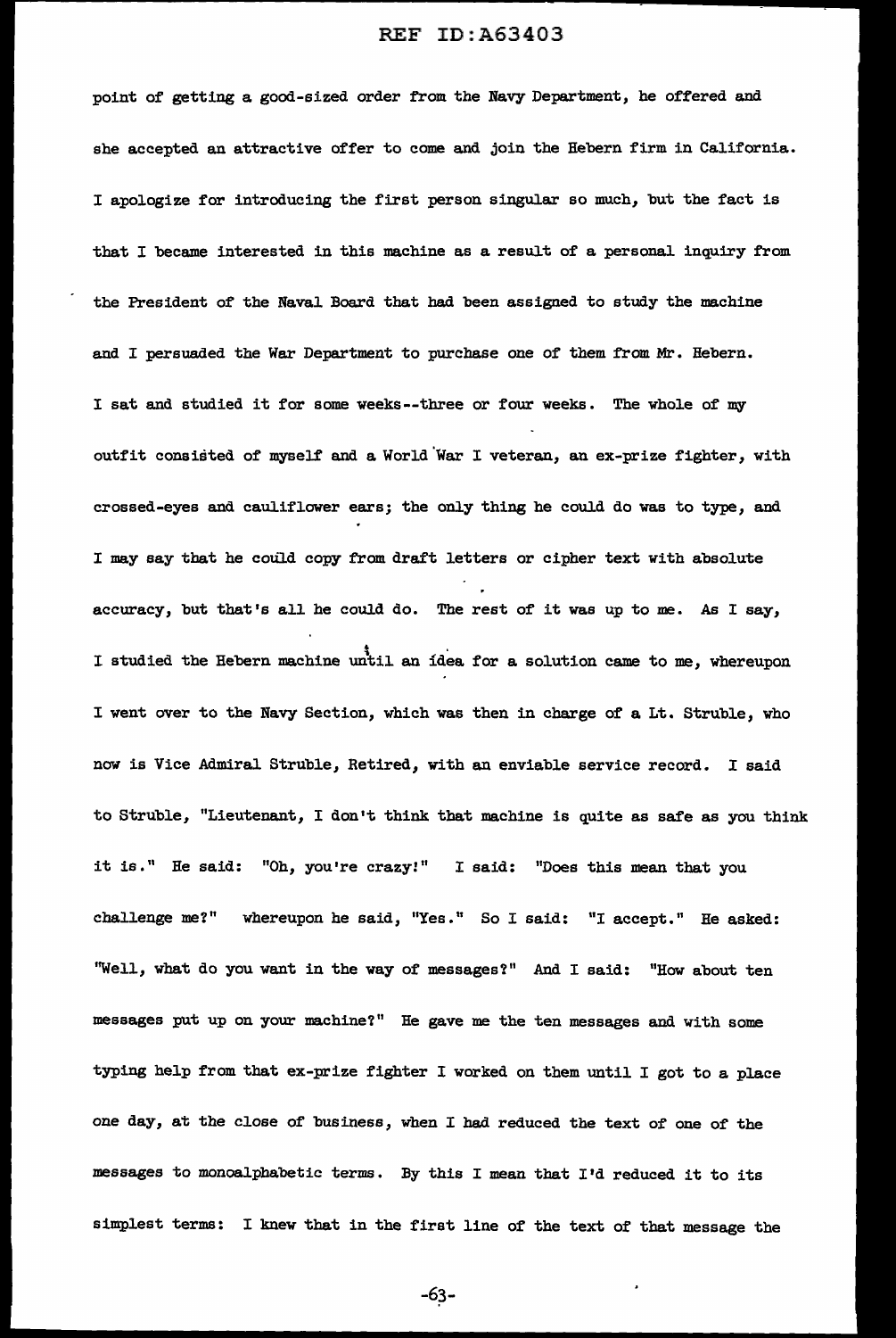had the text of the first message which I was able to solve in that thing. And by the way, you will. forgive me if I say, the methods that were devised at that time for the solution of rotor machines and rotors in cascade are practically the same today as they were over twenty-five years ago. The Navy decided that the Hebern principle was still a good one and went ahead with Mr. Hebern after he got out of prison, and Hebern built some more machines for them. Here's a picture of the last machine built for them. Heretaxaxxpicturexefxthexinatx

#### **Wikking**

As regards the purely mechanical. factors the Navy wasn't satisfied with the power drive and the hand drive; but the crypto-principles seemed satisfactory, but the cautious Navy asked the Army's help in evaluating the security afforded by the machine. It had a different kind of stepping motion in which the Navy had put a great deal of faith. It was a good motion but nevertheless it had weaknesses that we found we could exploit, and we solved challenge messages put up by the Navy. Here's a picture of the last machine that Hebern built for the Navy. He wanted to get paid for it but there was a hitch. When it was pointed out to him that the machine didn't work, he said: "Show me where it says in the contract it has to work", and when they couldn't he was paid off. The Navy then decided that they had had enough of Hebern and went into research and development themselves. They had a laboratory established in the Navy Yard, with a very able young man named Seiler, now a Captain in the Navy, who did some excellent developmental work. Years later the Hebern heirs brought suit in the United States Court of Claims against the United States for \$50,000,000, believe

-65-

 $\mathcal{E}^{(1)}$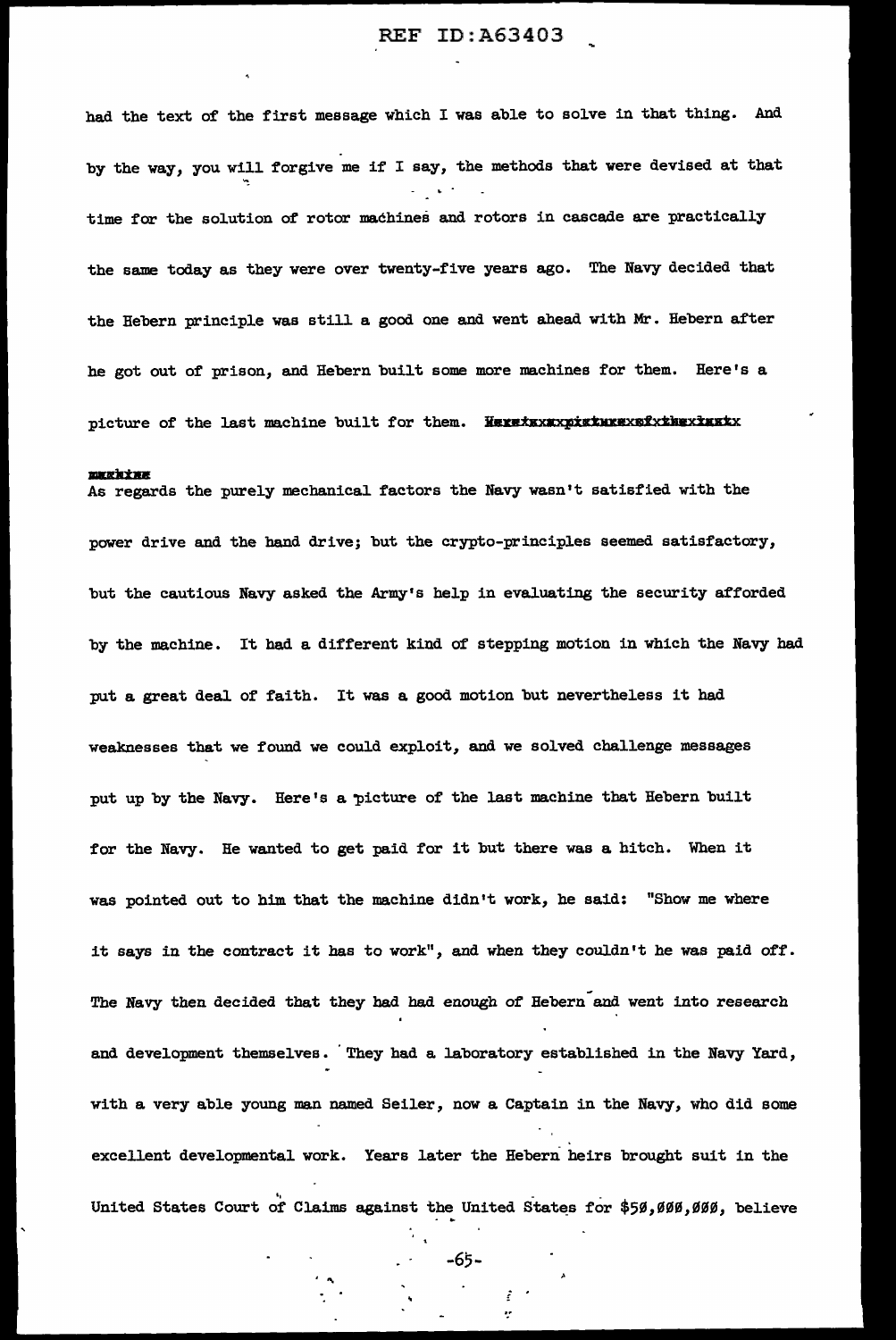difficult for the Army and the Navy to have any inter-communication at all. The only thing that we had was a disreputable hand-operated cipher using pencil and paper, which had been adopted way back in 1930 by direction of the Chief of' Staff' of the Army and the Chief' of' Naval Operations, and that's all there was. The strip cipher device could have been adopted for joint communications but wasn't. Fortunately, the ECM-SIGABA came just in goo time and was used with great satisfaction on both sides, I am very happy to say. I might add in closing that incident by saying that, to the best of my knowledge; this is the only gadget that was withheld f'rom our British Allies. Although they knew that we had a machine of this character and although we knew their type of machine, with which neither they nor we were at all happy, it was our policy on the highest level of the Army and Navy, to withhold this from the British. There was a struggle for several years on this point until the recalcitrant people high up in both services began to see the light. The trouble was that when the technicians assured them that messages put up by this machine couldn't be read without having the rotors and key list--that we ourselves, in Army as well as Navy, had tried very hard to do so and failed--they just wouldn't believe it. '• One reason is, of course they were daily getting the decrypts that were being produced from German, Italian and Japanese messages and they just didn't feel like taking any chances. "How could the technicians be so sure as they say they ' are?" they asked over and over again. I don•t know how many millions of' dollars were spent needlessly in establishing means for inter-communication with the British. By this I mean that we had to make an adaptor for this machine so

-69-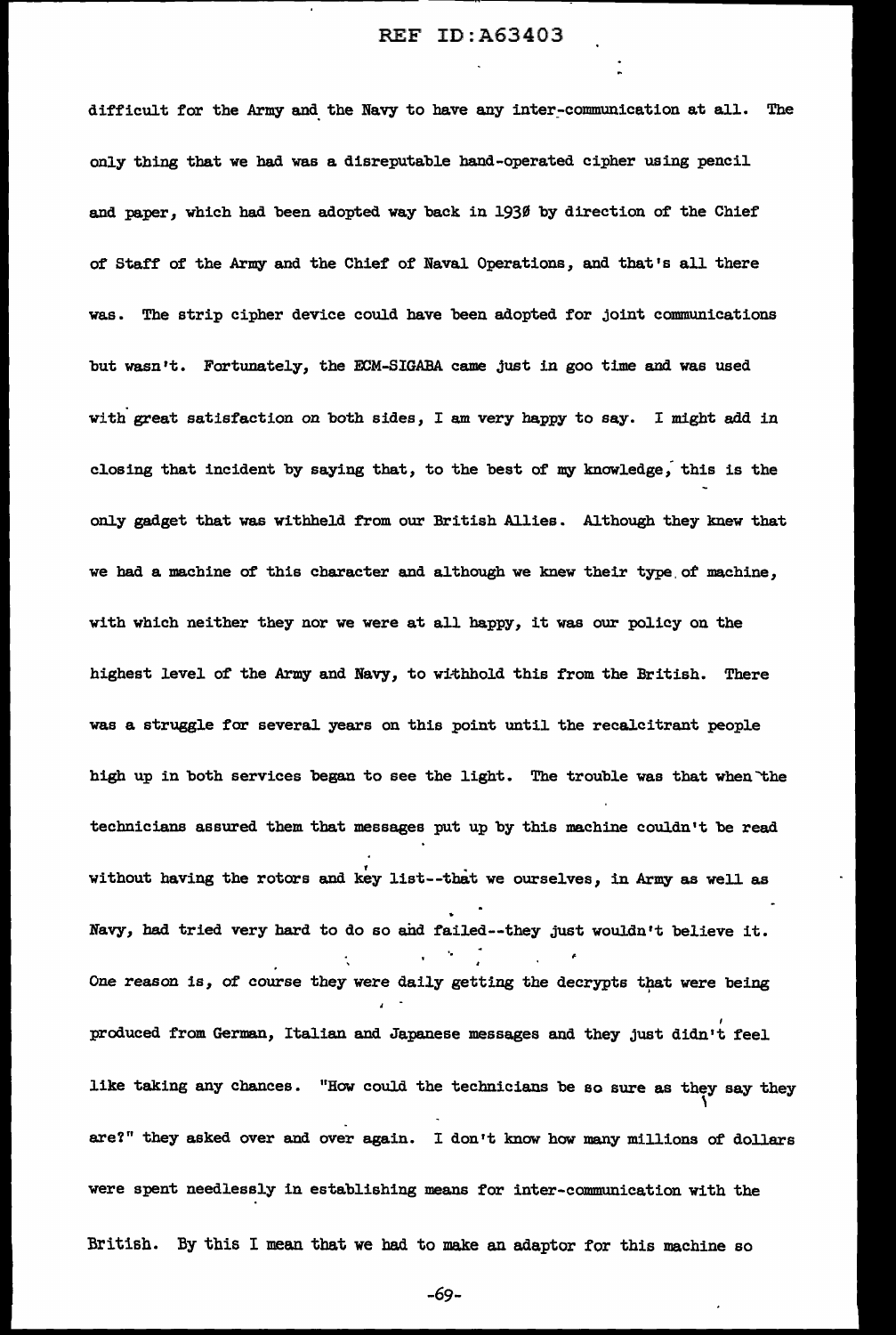that it could inter-communicate with the British TYPEX and the British had to make an adaptor for their machine to inter-communicate with the ECM-SIGABA. It was a wholly unnecessary expense, I think, but by the end of 1953 we were able to convince the authorities that it would be all right and finally the British were allowed to have our machines until they could complete their developments and be on their own. I think even at the present time they still have some of our machines. I can explain the basic principle of the machine. Here are the essential elements in the machine: a set of five rotors here, and another set of five here, making a set of ten altogether. These rotors are all interchangeable, so you see that to begin with there can be a great number of permutations from a primary set of ten rotors. It's greater than 10! because the rotors can be inserted right-side up or upside down. Now there are four inputs in this row of rotors and their output goes to control the stepping of the five cryptographic rotors, so that the stepping of these rotors is very erratic according to the output of the control rotors. Here is another set of rotors, five small ones, which are used to permute the output of the control rotors.

We know of no case of solution of this system at all throughout the war. There was one possible compromise and it raised quite a storm at the time. The 28th Division bivouacked for the night in a small city in France and the vehicle containing the cryptomaterial and the SIGABAs was stationed in front of the place where the Signal Officer and his entourage were quartered for the night. Unfortunately no guard was posted to safeguard the van. In the morning that

-7S- ,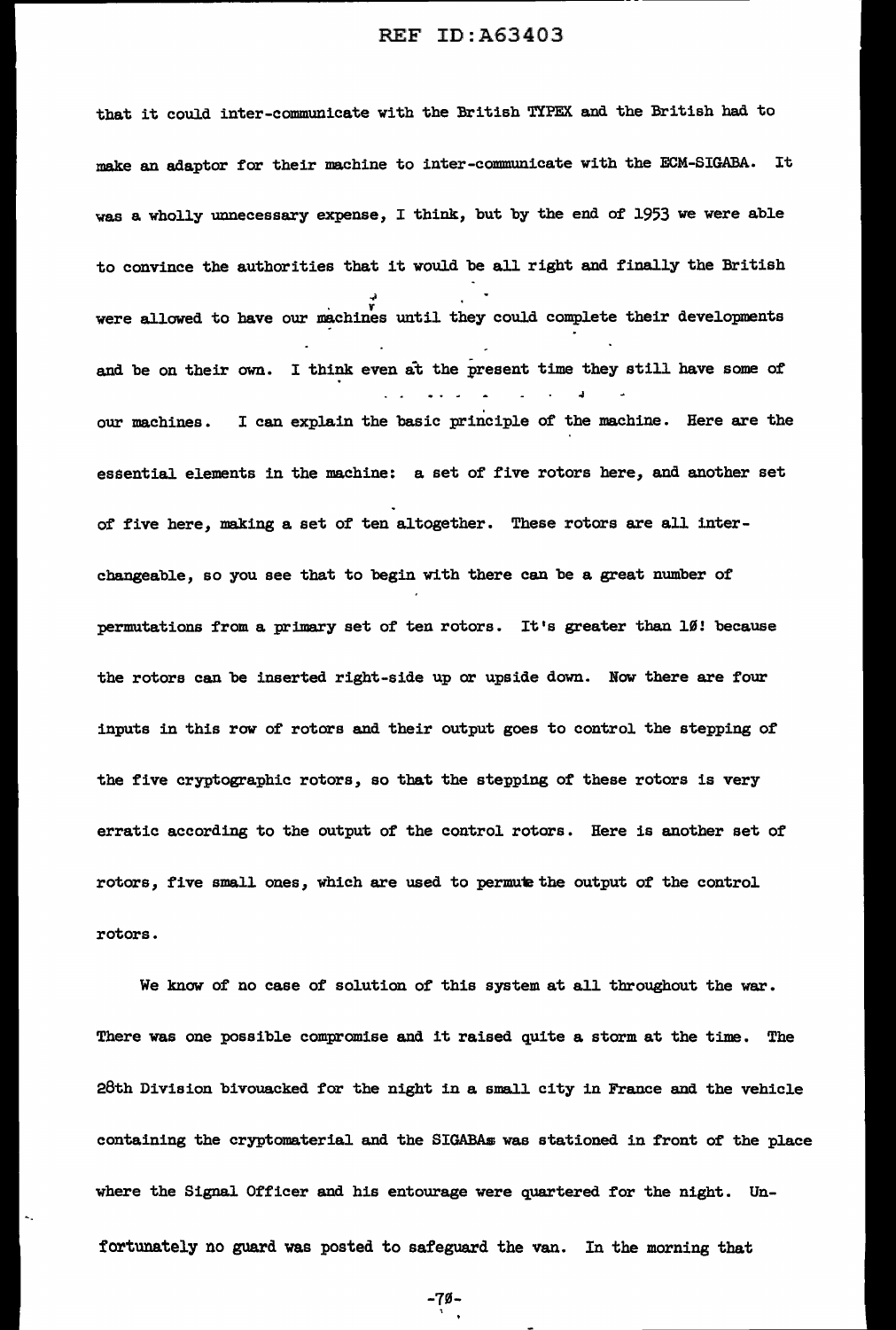vehicle was missing. Warning messages were sent instantly to Washington and there was a great to-do. The Army set up blockades on all the roads, the idea being to make sure that the truck wasn't being carried off by some German outfit, but nothing turned up. The Engineer Corps even diverted a river, and found the cipher machines and the cryptomaterial in the river. The van had been stolen by Frenchmen purely *tor* the vehicle; its contents were of no interest to them. The episode was one which caused the Signal Officer to be tried by court martial, as were several others. We had very strict rules indeed about safeguarding this gadget, and in mentioning this point I should say that we weren't worried by the thought that our messages could be read if the Germans would capture one. We were worried by the thought that they would learn bow good it was and would copy it--tbus cutting off our COMINT. One of the tunny things about our not giving the machine to the British when they needed it so ·. desperately I can hardly refrain from telling you. I mentioned the strict . rules about safeguarding it--who could see the thing, who could service it, and so on and we saw to it that these rules were followed. But there came a time, in North Africa, when our maintenance men were knocked off and there was nobody - to service the machines. However, there was a very skillful British Officer, an electrical engineer. He serviced and maintained our SIGABAs there for a while. When he got back to London he built a machine based upon the ECM-SIGABA principle!

Now, I want to show you next the Enigma, the cipher machine used very extensively by the German Armed Forces in World War II. This was a modification

-71-